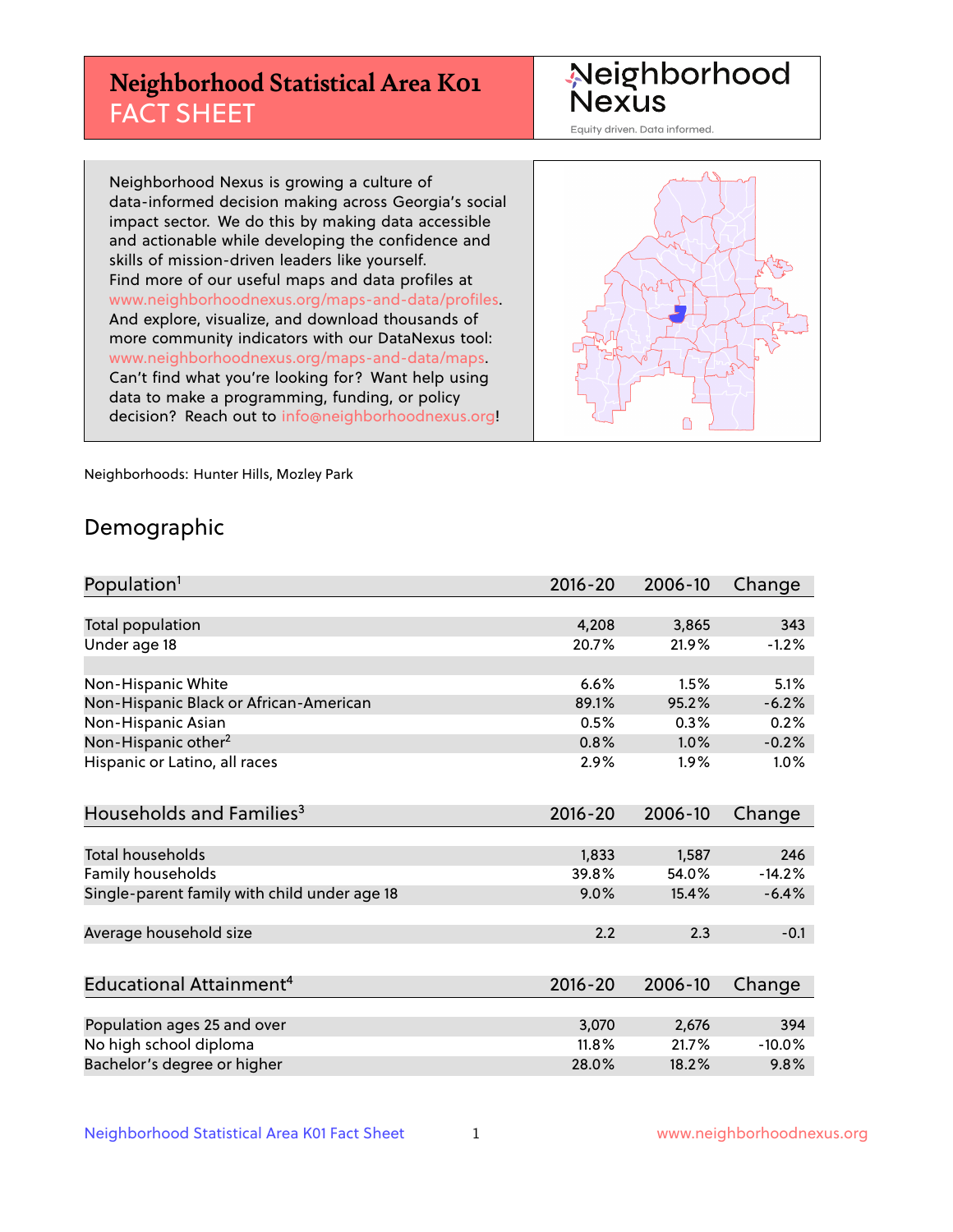## Change Measures, continued...

| Employment <sup>5</sup>                                 | $2016 - 20$ | 2006-10  | Change   |
|---------------------------------------------------------|-------------|----------|----------|
| Total workers residing in Neighborhood Statistical Area | 1,548       | 1,311    | 237      |
| Workers with earnings \$1250/month or less              | 28.7%       | 33.5%    | $-4.7%$  |
| Workers with earnings \$1251/month to \$3333/month      | 41.0%       | 54.8%    | $-13.8%$ |
| Workers with earnings greater than \$3333/month         | 30.3%       | 11.7%    | 18.6%    |
|                                                         |             |          |          |
| Total jobs located in Neighborhood Statistical Area     | 925         | 645      | 280      |
| Jobs with earnings \$1250/month or less                 | 16.4%       | 33.5%    | $-17.1%$ |
| Jobs with earnings \$1251/month to \$3333/month         | 34.5%       | 44.3%    | $-9.9%$  |
| Jobs with earnings greater than \$3333/month            | 49.1%       | 22.2%    | 26.9%    |
|                                                         |             |          |          |
| Jobs/workers ratio                                      | 0.6         | 0.5      | 0.1      |
|                                                         |             |          |          |
| Income and Poverty <sup>6</sup>                         | $2016 - 20$ | 2006-10  | Change   |
|                                                         |             |          |          |
| Median household income                                 | \$28,558    | \$26,002 | \$2,556  |
|                                                         |             |          |          |
| Population for whom poverty status is determined        | 4,143       | 3,702    | 441      |
| Population below poverty                                | 35.5%       | 36.4%    | $-0.8%$  |
|                                                         |             |          |          |
| Housing'                                                | 2016-20     | 2006-10  | Change   |
|                                                         |             |          |          |
| Total housing units                                     | 2,434       | 2,407    | 27       |
| Occupied housing units                                  | 75.3%       | 65.9%    | 9.4%     |
| Vacant housing units                                    | 24.7%       | 34.1%    | $-9.4%$  |
|                                                         |             |          |          |
| Occupied housing units                                  | 1,833       | 1,587    | 246      |
| Owner occupied housing units                            | 44.9%       | 49.5%    | $-4.5%$  |
| Renter occupied housing units                           | 55.1%       | 50.5%    | 4.5%     |
|                                                         |             |          |          |
| Access to a Vehicle <sup>8</sup>                        | $2016 - 20$ | 2006-10  | Change   |
|                                                         |             |          |          |
| Occupied housing units                                  | 1,833       | 1,587    | 246      |
| No vehicle available                                    | 25.3%       | 28.6%    | $-3.3%$  |
|                                                         |             |          |          |
| Crime Rates, per 10,000 Population <sup>9</sup>         | 2017-21     | 2012-16  | Change   |
|                                                         |             |          |          |
| All Part I crimes                                       | 464.4       | 839.1    | $-374.8$ |
| Violent crime                                           | 124.1       | 189.3    | $-65.3$  |
| <b>Murder</b>                                           | 7.6         | 4.5      | 3.2      |
| Robbery                                                 | 24.7        | 65.1     | $-40.4$  |
| Aggravated assault                                      | 91.7        | 119.7    | $-28.0$  |
| Property crime                                          | 340.3       | 649.8    | $-309.5$ |
| <b>Burglary</b>                                         | 89.8        | 246.7    | $-156.8$ |
| Larceny                                                 | 184.4       | 250.6    | $-66.2$  |
| Vehicle theft                                           | 66.1        | 152.6    | $-86.5$  |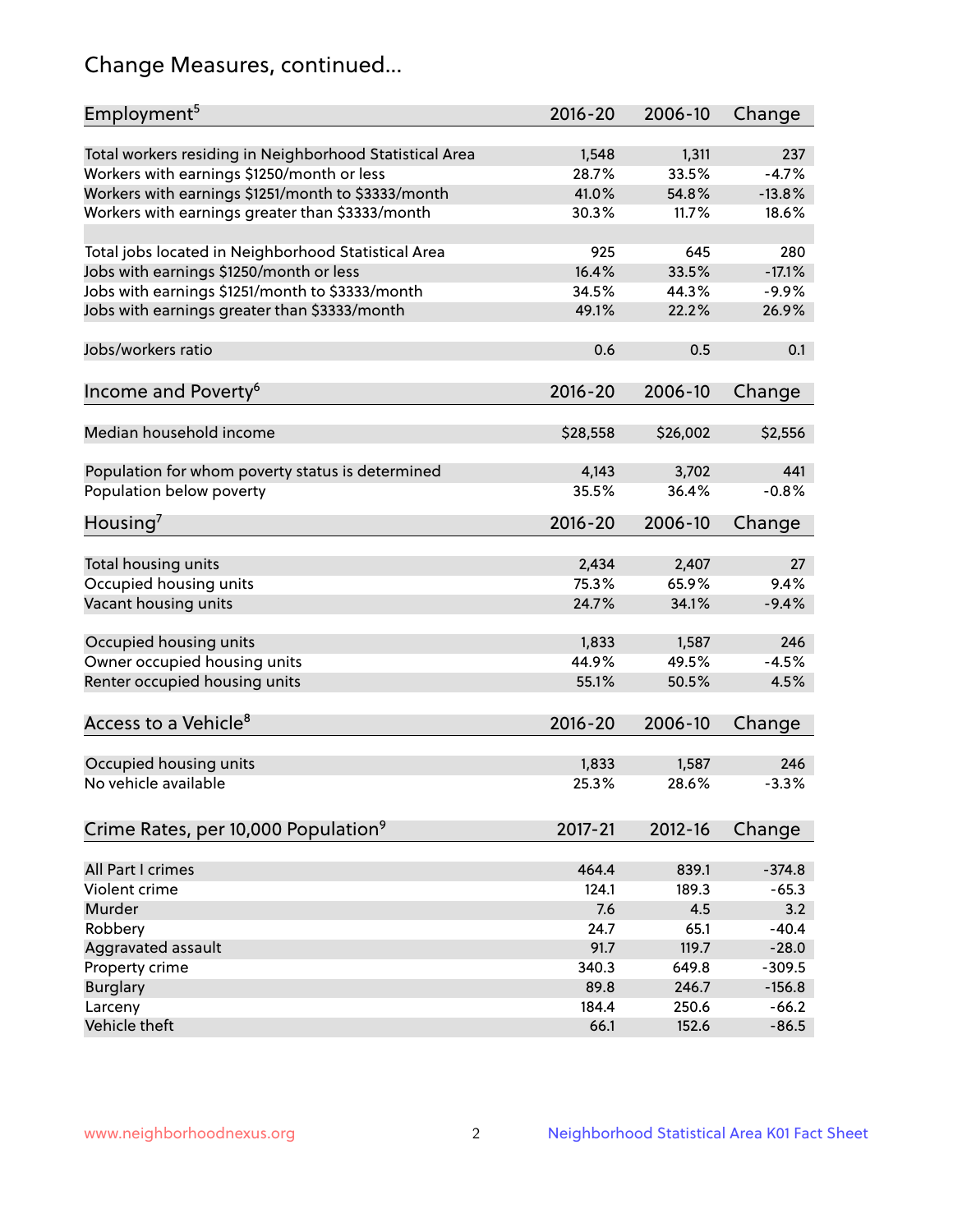## Current Data: Demographic

| Sex and Age, 2016-20 <sup>10</sup>                    | Estimate        | Margin of Error |
|-------------------------------------------------------|-----------------|-----------------|
| Total population                                      | 4,208           | $\pm 798$       |
| Male                                                  | 49.5%           | $\pm$ 9.7%      |
| Female                                                | 50.5%           | $\pm 3.6\%$     |
| Under 5 years                                         | 4.7%            | $\pm 2.4\%$     |
| 5 to 9 years                                          | 6.7%            | ±3.3%           |
| 10 to 14 years                                        | 5.5%            | $\pm$ 3.4%      |
| 15 to 19 years                                        | 5.9%            | $\pm 2.6\%$     |
| 20 to 24 years                                        | 4.1%            | $\pm 2.4\%$     |
| 25 to 34 years                                        | 15.9%           | $\pm$ 4.2%      |
| 35 to 44 years                                        | 14.8%           | $\pm 3.5\%$     |
| 45 to 54 years                                        | 12.2%           | ±4.8%           |
| 55 to 59 years                                        | 9.2%            | $\pm$ 8.7%      |
| 60 to 64 years                                        | 7.0%            | $\pm 2.0\%$     |
| 65 to 74 years                                        | 7.1%            | $\pm 2.8\%$     |
| 75 to 84 years                                        | 5.5%            | ±3.4%           |
| 85 years and over                                     | 1.2%            | $\pm 1.0\%$     |
| Median age (years)                                    | 38.9            | $\pm 1.3$       |
| Race and Ethnicity, 2016-20 <sup>11</sup>             | <b>Estimate</b> | Margin of Error |
| Total population                                      | 4,208           | $\pm 798$       |
| Hispanic or Latino (of any race)                      | 2.9%            | $\pm 2.3\%$     |
| Not Hispanic or Latino                                | 97.1%           | $\pm 3.6\%$     |
| White alone                                           | 6.6%            | $\pm 3.5\%$     |
| Black or African American alone                       | 89.1%           | $\pm$ 8.6%      |
| American Indian and Alaska Native alone               | 0.2%            | $\pm$ 0.5%      |
| Asian alone                                           | 0.5%            | $\pm$ 0.8%      |
| Native Hawaiian and other Pacific Islander alone      | 0.0%            | $\pm$ 0.4%      |
| Some other race alone                                 | 0.2%            | $\pm$ 0.3%      |
| Two or more races                                     | 0.5%            | $\pm$ 0.4%      |
| U.S. Citizenship Status, 2016-20 <sup>12</sup>        | <b>Estimate</b> | Margin of Error |
| Foreign-born population                               | 147             | $\pm$ 146       |
| Naturalized U.S. citizen                              | 47.6%           | ±18.9%          |
| Not a U.S. citizen                                    | 52.4%           | $\pm 21.1\%$    |
| Citizen, Voting Age Population, 2016-20 <sup>13</sup> | Estimate        | Margin of Error |
| Citizen, 18 and over population                       | 3,258           | $\pm$ 593       |
| Male                                                  | 50.7%           | ±12.6%          |
| Female                                                | 49.3%           | $\pm 2.4\%$     |
|                                                       |                 |                 |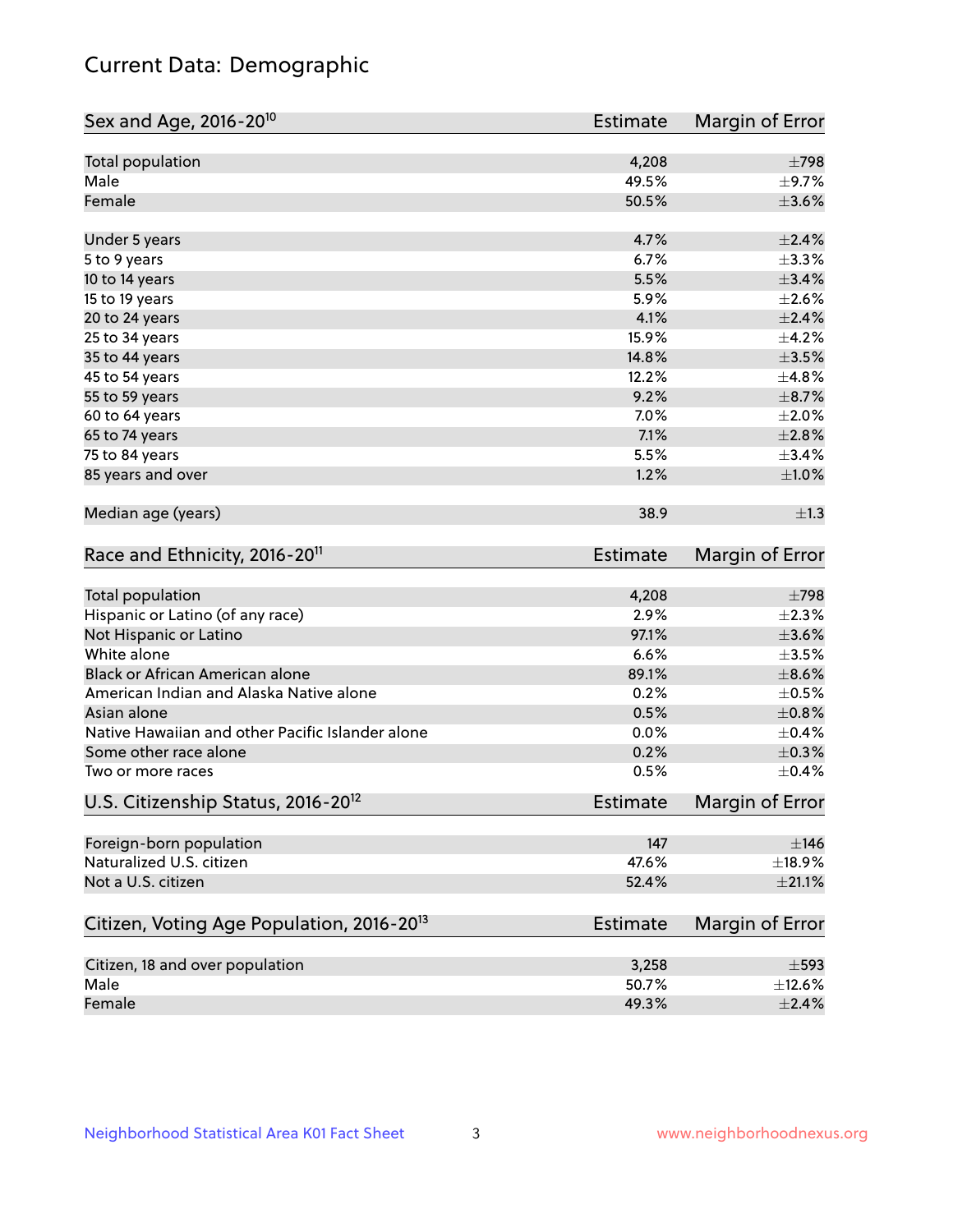## Current Data: Economic

| All households<br>1,833<br>$\pm$ 467<br>Less than \$10,000<br>22.8%<br>$\pm 20.0\%$<br>8.1%<br>$\pm$ 3.1%<br>\$10,000 to \$14,999<br>15.8%<br>\$15,000 to \$24,999<br>$\pm$ 6.4%<br>\$25,000 to \$34,999<br>11.6%<br>$\pm$ 4.9%<br>$\pm$ 3.3%<br>\$35,000 to \$49,999<br>8.6%<br>\$50,000 to \$74,999<br>13.6%<br>$\pm$ 6.2%<br>\$75,000 to \$99,999<br>$\pm$ 9.9%<br>9.4%<br>7.3%<br>$\pm$ 3.1%<br>\$100,000 to \$149,999<br>1.4%<br>$\pm 1.2\%$<br>\$150,000 to \$199,999<br>1.4%<br>\$200,000 or more<br>$\pm 1.5\%$<br>Median household income (dollars)<br>\$28,558<br>±4,084<br>Mean household income (dollars)<br>\$43,671<br>±15,366 | Income, 2016-20 <sup>14</sup> | Estimate | Margin of Error |
|----------------------------------------------------------------------------------------------------------------------------------------------------------------------------------------------------------------------------------------------------------------------------------------------------------------------------------------------------------------------------------------------------------------------------------------------------------------------------------------------------------------------------------------------------------------------------------------------------------------------------------------------|-------------------------------|----------|-----------------|
|                                                                                                                                                                                                                                                                                                                                                                                                                                                                                                                                                                                                                                              |                               |          |                 |
|                                                                                                                                                                                                                                                                                                                                                                                                                                                                                                                                                                                                                                              |                               |          |                 |
|                                                                                                                                                                                                                                                                                                                                                                                                                                                                                                                                                                                                                                              |                               |          |                 |
|                                                                                                                                                                                                                                                                                                                                                                                                                                                                                                                                                                                                                                              |                               |          |                 |
|                                                                                                                                                                                                                                                                                                                                                                                                                                                                                                                                                                                                                                              |                               |          |                 |
|                                                                                                                                                                                                                                                                                                                                                                                                                                                                                                                                                                                                                                              |                               |          |                 |
|                                                                                                                                                                                                                                                                                                                                                                                                                                                                                                                                                                                                                                              |                               |          |                 |
|                                                                                                                                                                                                                                                                                                                                                                                                                                                                                                                                                                                                                                              |                               |          |                 |
|                                                                                                                                                                                                                                                                                                                                                                                                                                                                                                                                                                                                                                              |                               |          |                 |
|                                                                                                                                                                                                                                                                                                                                                                                                                                                                                                                                                                                                                                              |                               |          |                 |
|                                                                                                                                                                                                                                                                                                                                                                                                                                                                                                                                                                                                                                              |                               |          |                 |
|                                                                                                                                                                                                                                                                                                                                                                                                                                                                                                                                                                                                                                              |                               |          |                 |
|                                                                                                                                                                                                                                                                                                                                                                                                                                                                                                                                                                                                                                              |                               |          |                 |
|                                                                                                                                                                                                                                                                                                                                                                                                                                                                                                                                                                                                                                              |                               |          |                 |
| Households with earnings<br>63.8%<br>$\pm 21.2\%$                                                                                                                                                                                                                                                                                                                                                                                                                                                                                                                                                                                            |                               |          |                 |
| Mean earnings (dollars)<br>\$54,616<br>±10,809                                                                                                                                                                                                                                                                                                                                                                                                                                                                                                                                                                                               |                               |          |                 |
| Households with Social Security<br>28.4%<br>$\pm 2.2\%$                                                                                                                                                                                                                                                                                                                                                                                                                                                                                                                                                                                      |                               |          |                 |
| Mean Social Security income (dollars)<br>\$12,266<br>$\pm 2,066$                                                                                                                                                                                                                                                                                                                                                                                                                                                                                                                                                                             |                               |          |                 |
| Households with retirement income<br>12.1%<br>$\pm 2.8\%$                                                                                                                                                                                                                                                                                                                                                                                                                                                                                                                                                                                    |                               |          |                 |
| Mean retirement income (dollars)<br>\$19,311<br>± 6,749                                                                                                                                                                                                                                                                                                                                                                                                                                                                                                                                                                                      |                               |          |                 |
| Households with Supplemental Security Income<br>11.4%<br>$\pm$ 3.9%                                                                                                                                                                                                                                                                                                                                                                                                                                                                                                                                                                          |                               |          |                 |
| \$11,577<br>Mean Supplemental Security Income (dollars)<br>±3,162                                                                                                                                                                                                                                                                                                                                                                                                                                                                                                                                                                            |                               |          |                 |
| 5.4%<br>±6.8%                                                                                                                                                                                                                                                                                                                                                                                                                                                                                                                                                                                                                                |                               |          |                 |
| Households with cash public assistance income<br>Mean cash public assistance income (dollars)<br>\$1,456<br>$\pm 2,307$                                                                                                                                                                                                                                                                                                                                                                                                                                                                                                                      |                               |          |                 |
|                                                                                                                                                                                                                                                                                                                                                                                                                                                                                                                                                                                                                                              |                               |          |                 |
| 28.9%<br>$\pm$ 6.7%<br>Households with Food Stamp/SNAP benefits in the past 12<br>months                                                                                                                                                                                                                                                                                                                                                                                                                                                                                                                                                     |                               |          |                 |
| Family households<br>730<br>$\pm$ 162                                                                                                                                                                                                                                                                                                                                                                                                                                                                                                                                                                                                        |                               |          |                 |
| Less than \$10,000<br>10.4%<br>$\pm$ 7.9%                                                                                                                                                                                                                                                                                                                                                                                                                                                                                                                                                                                                    |                               |          |                 |
| $\pm$ 5.4%<br>\$10,000 to \$14,999<br>7.7%                                                                                                                                                                                                                                                                                                                                                                                                                                                                                                                                                                                                   |                               |          |                 |
| \$15,000 to \$24,999<br>18.3%<br>$\pm$ 9.0%                                                                                                                                                                                                                                                                                                                                                                                                                                                                                                                                                                                                  |                               |          |                 |
| \$25,000 to \$34,999<br>12.0%<br>$\pm$ 9.0%                                                                                                                                                                                                                                                                                                                                                                                                                                                                                                                                                                                                  |                               |          |                 |
| \$35,000 to \$49,999<br>4.9%<br>$\pm$ 5.4%                                                                                                                                                                                                                                                                                                                                                                                                                                                                                                                                                                                                   |                               |          |                 |
| $\pm$ 15.3%<br>\$50,000 to \$74,999<br>24.6%                                                                                                                                                                                                                                                                                                                                                                                                                                                                                                                                                                                                 |                               |          |                 |
| \$75,000 to \$99,999<br>$\pm$ 7.1%<br>9.8%                                                                                                                                                                                                                                                                                                                                                                                                                                                                                                                                                                                                   |                               |          |                 |
| \$100,000 to \$149,999<br>7.6%<br>$\pm$ 5.2%                                                                                                                                                                                                                                                                                                                                                                                                                                                                                                                                                                                                 |                               |          |                 |
| \$150,000 to \$199,999<br>2.0%<br>$\pm 2.7\%$                                                                                                                                                                                                                                                                                                                                                                                                                                                                                                                                                                                                |                               |          |                 |
| 2.7%<br>\$200,000 or more<br>$\pm 3.6\%$                                                                                                                                                                                                                                                                                                                                                                                                                                                                                                                                                                                                     |                               |          |                 |
| Median family income (dollars)<br>\$38,524<br>±14,600                                                                                                                                                                                                                                                                                                                                                                                                                                                                                                                                                                                        |                               |          |                 |
| Mean family income (dollars)<br>\$56,024<br>±11,654                                                                                                                                                                                                                                                                                                                                                                                                                                                                                                                                                                                          |                               |          |                 |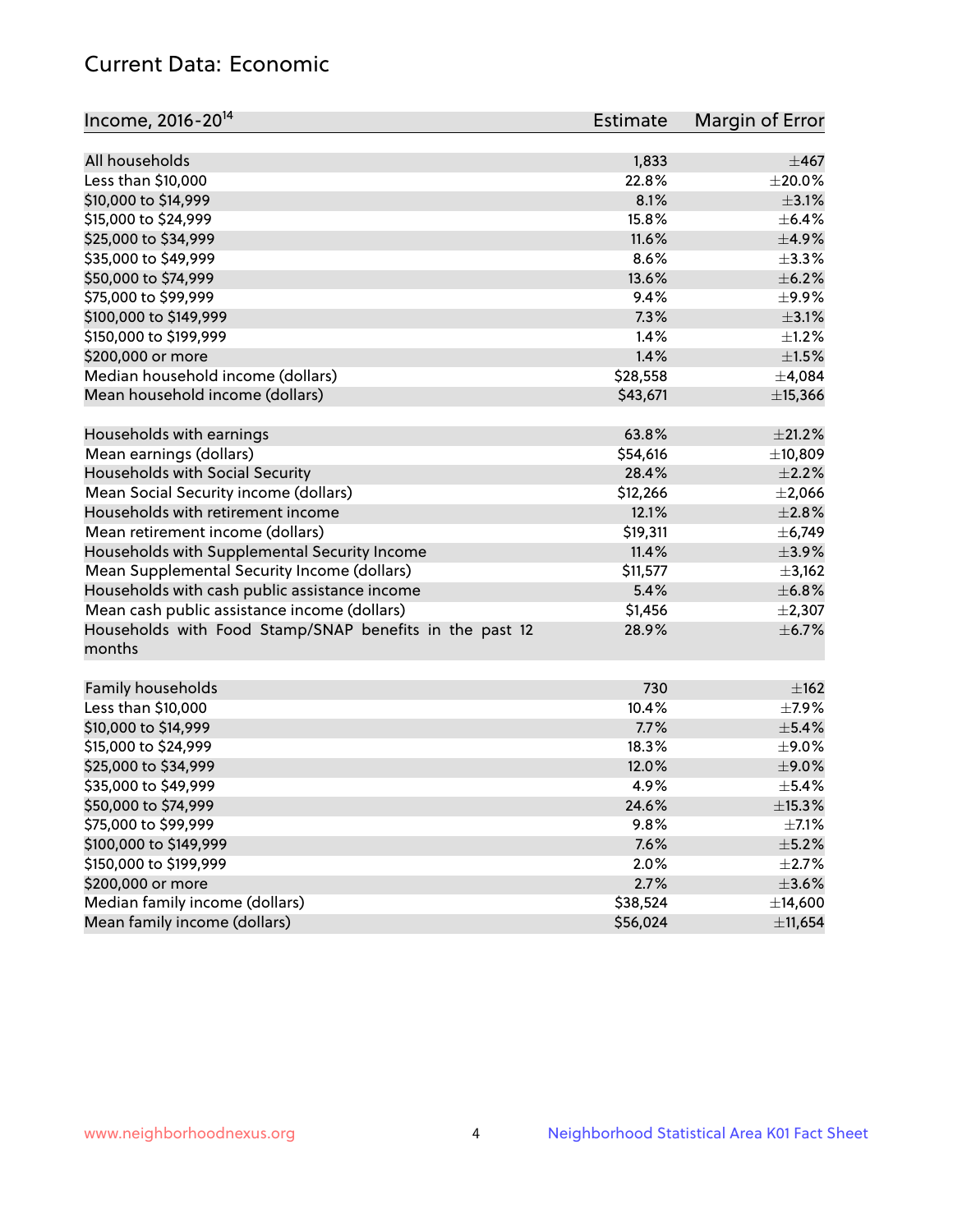## Current Data: Economic, continued...

| Income, 2016-20, continued <sup>15</sup>                                                    | <b>Estimate</b>   | Margin of Error     |
|---------------------------------------------------------------------------------------------|-------------------|---------------------|
|                                                                                             |                   |                     |
| Nonfamily households                                                                        | 1,104<br>\$22,261 | $\pm$ 448<br>±4,748 |
| Median nonfamily income (dollars)                                                           |                   |                     |
| Mean nonfamily income (dollars)                                                             | \$33,987          | ±3,334              |
| Median earnings for workers (dollars)                                                       | \$30,432          | $\pm$ 2,796         |
| Median earnings for male full-time, year-round workers<br>(dollars)                         | \$37,281          | $\pm$ 8,192         |
| Median earnings for female full-time, year-round workers<br>(dollars)                       | \$40,745          | $\pm$ 4,738         |
| Per capita income (dollars)                                                                 | \$21,500          | ±3,142              |
| Families Below Poverty Level, 2016-20 <sup>16</sup>                                         | Estimate          | Margin of Error     |
|                                                                                             |                   |                     |
| <b>All Families</b>                                                                         | 730               | ±162                |
| Percent below poverty                                                                       | 29.1%             | $\pm$ 9.6%          |
| Families with related children under 18 years                                               | 382               | $\pm$ 154           |
| Percent below poverty                                                                       | 38.9%             | ±14.1%              |
| Families with related children under 5 years only                                           | 46                | $\pm$ 51            |
| Percent below poverty                                                                       | 14.2%             | ±63.5%              |
| Married couple families                                                                     | 273               | $\pm$ 127           |
| Percent below poverty                                                                       | 15.2%             | $+14.2%$            |
| Married couple families with related children under 18 years                                | 174               | $\pm$ 127           |
| Percent below poverty                                                                       | 18.0%             | ±18.7%              |
| Married couple families with related children under 5 years                                 | 8                 | $+22$               |
| Percent below poverty                                                                       | 0.0%              | $±$ 214.9%          |
|                                                                                             |                   |                     |
| Families with female householder, no spouse present                                         | 359               | $\pm$ 118           |
| Percent below poverty                                                                       | 36.0%             | ±13.8%              |
| Families with female householder, no spouse present with<br>related children under 18 years | 180               | $\pm 77$            |
| Percent below poverty                                                                       | 57.7%             | $+22.9%$            |
| Families with female householder, no spouse present with                                    | 38                | $\pm 40$            |
| related children under 5 years                                                              |                   |                     |
| Percent below poverty                                                                       | 17.2%             | ±44.1%              |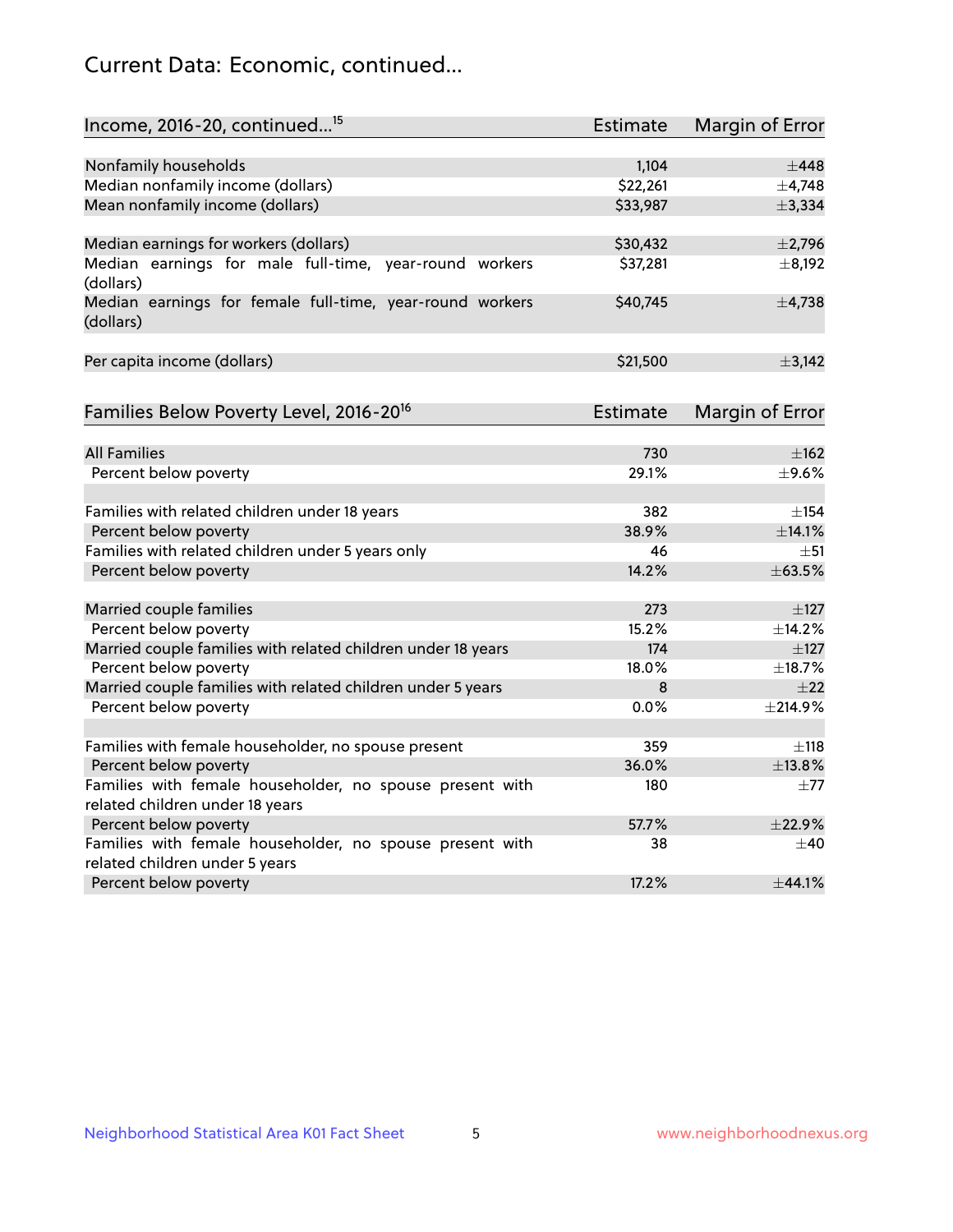## Current Data: Economic, continued...

| People Below Poverty Level, 2016-20 <sup>17</sup> | <b>Estimate</b> | Margin of Error |
|---------------------------------------------------|-----------------|-----------------|
|                                                   |                 |                 |
| Total population                                  | 4,143           | $\pm$ 810       |
| Percent below poverty                             | 35.5%           | $\pm$ 11.6%     |
| Population under 18 years                         | 846             | $\pm 245$       |
| Percent below poverty                             | 46.5%           | ±13.6%          |
| Population 18 years and over                      | 3,297           | $\pm$ 580       |
| Percent below poverty                             | 32.7%           | ±11.8%          |
| Population 18 to 64 years                         | 2,715           | $\pm$ 545       |
| Percent below poverty                             | 33.6%           | ±13.4%          |
| Population 65 years and over                      | 581             | $\pm$ 198       |
| Percent below poverty                             | 28.6%           | $+22.2%$        |

| Poverty by Race/Ethnicity, 2016-20 <sup>18</sup> | Estimate | Margin of Error |
|--------------------------------------------------|----------|-----------------|
|                                                  |          |                 |
| Non-Hispanic White population                    | 258      | $\pm$ 153       |
| Percent below poverty                            | 28.8%    | ±35.1%          |
| <b>Black population</b>                          | 3,739    | $\pm$ 792       |
| Percent below poverty                            | 36.2%    | ±12.8%          |
| Asian population                                 | 16       | $\pm$ 32        |
| Percent below poverty                            | 100.0%   | $\pm$ 0.0%      |
| Hispanic or Latino population                    | 117      | $\pm$ 95        |
| Percent below poverty                            | 21.1%    | $+26.2%$        |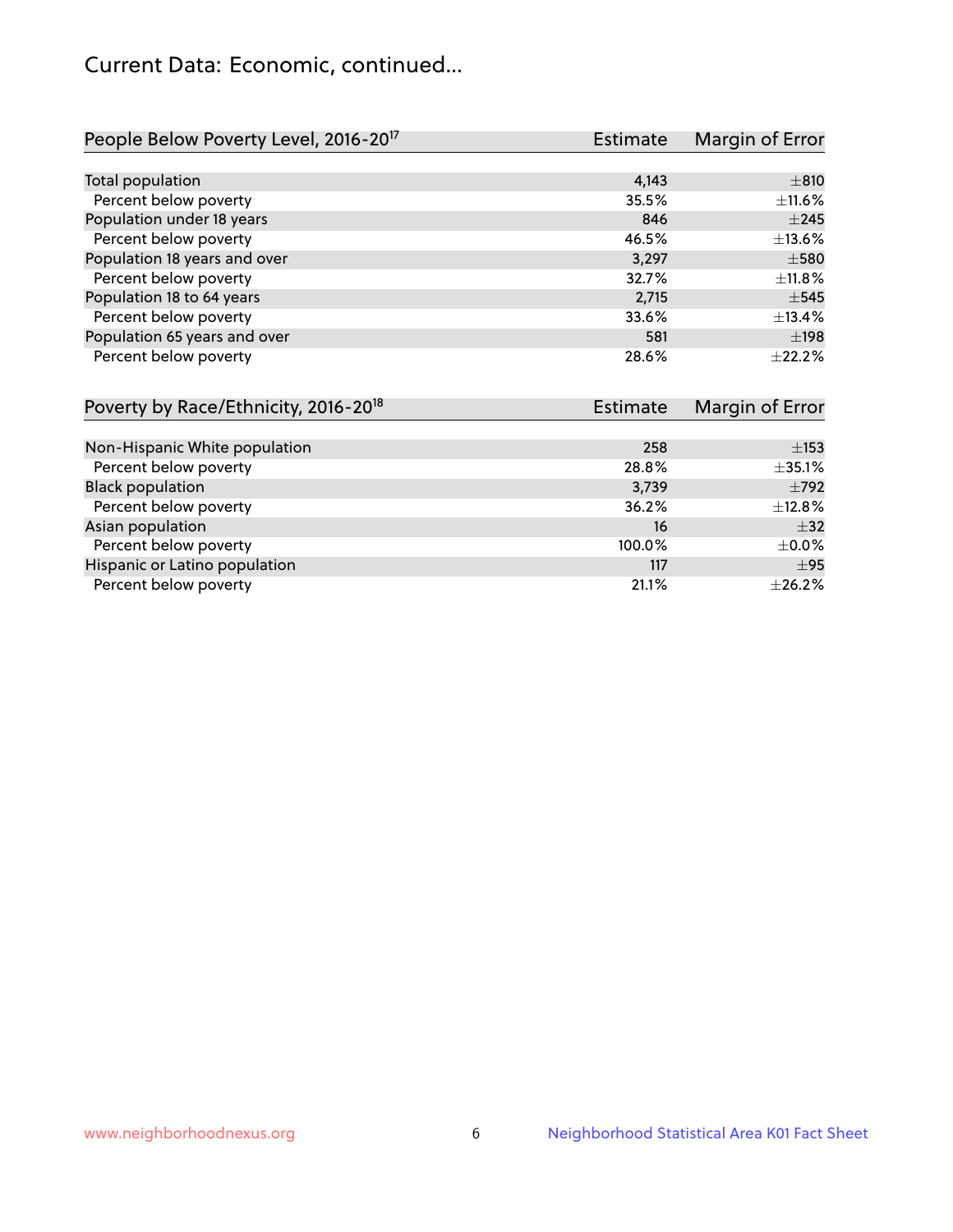# Current Data: Employment

| Employment Status, 2016-20 <sup>19</sup>                                    | <b>Estimate</b> | Margin of Error           |
|-----------------------------------------------------------------------------|-----------------|---------------------------|
|                                                                             |                 |                           |
| Population 16 years and over                                                | 3,442           | $\pm 632$                 |
| In labor force                                                              | 61.6%           | $\pm$ 16.0%               |
| Civilian labor force                                                        | 61.6%           | $\pm$ 16.0%               |
| Employed                                                                    | 51.8%           | $\pm 4.5\%$               |
| Unemployed                                                                  | 9.8%            | $\pm$ 4.2%                |
| <b>Armed Forces</b>                                                         | 0.0%            | $\pm 2.2\%$               |
| Not in labor force                                                          | 38.4%           | $\pm$ 10.5%               |
| Civilian labor force                                                        | 2,119           | $\pm$ 388                 |
| <b>Unemployment Rate</b>                                                    | 15.9%           | $\pm$ 6.9%                |
|                                                                             |                 |                           |
| Females 16 years and over                                                   | 1,691           | $\pm$ 316                 |
| In labor force                                                              | 60.3%           | $\pm$ 8.8%                |
| Civilian labor force                                                        | 60.3%           | $\pm$ 8.8%                |
| Employed                                                                    | 49.9%           | $\pm$ 9.4%                |
|                                                                             |                 |                           |
| Own children of the householder under 6 years                               | 246             | ±120                      |
| All parents in family in labor force                                        | 80.3%           | $\pm 21.2\%$              |
| Own children of the householder 6 to 17 years                               | 590             | $+268$                    |
| All parents in family in labor force                                        | 80.1%           | ±19.9%                    |
|                                                                             |                 |                           |
| Industry, 2016-20 <sup>20</sup>                                             | <b>Estimate</b> | Margin of Error           |
| Civilian employed population 16 years and over                              | 1,782           | $\pm$ 362                 |
|                                                                             | 0.0%            | $\pm$ 1.4%                |
| Agriculture, forestry, fishing and hunting, and mining<br>Construction      |                 |                           |
|                                                                             | 2.8%            | $\pm 2.7\%$<br>$\pm$ 3.1% |
| Manufacturing<br>Wholesale trade                                            | 4.3%            |                           |
|                                                                             | 5.3%            | $\pm$ 5.8%                |
| Retail trade                                                                | 10.1%           | $\pm$ 5.6%                |
| Transportation and warehousing, and utilities                               | 14.0%           | $\pm$ 8.2%                |
| Information                                                                 | 2.0%            | $\pm1.7\%$                |
| Finance and insurance, and real estate and rental and leasing               | 4.9%            | $\pm$ 3.7%                |
| Professional, scientific, and management, and administrative                | 9.0%            | $\pm$ 4.9%                |
| and waste management services                                               |                 |                           |
| Educational services, and health care and social assistance                 | 21.9%           | $\pm$ 6.0%                |
| Arts, entertainment, and recreation, and accommodation and<br>food services | 10.6%           | $\pm$ 6.3%                |
| Other services, except public administration                                | 6.6%            | $\pm$ 3.9%                |
| Public administration                                                       | 8.6%            | $\pm$ 10.1%               |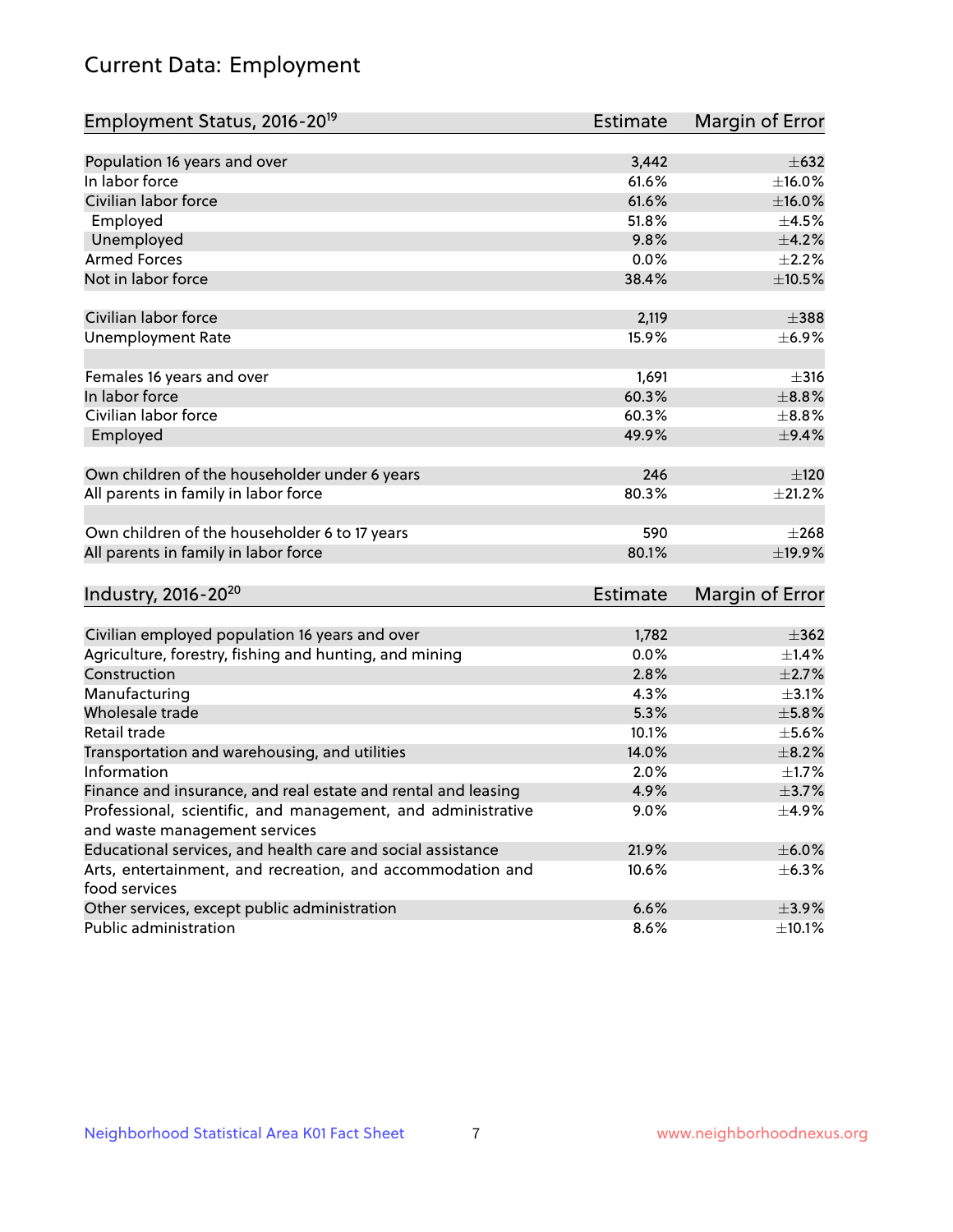# Current Data: Employment, continued...

| Occupation, 2016-20 <sup>21</sup>                                                                       | <b>Estimate</b> | Margin of Error |
|---------------------------------------------------------------------------------------------------------|-----------------|-----------------|
| Civilian employed population 16 years and over                                                          | 1,782           | $\pm$ 362       |
| Management, business, science, and arts occupations                                                     | 35.8%           | $\pm$ 7.8%      |
| Service occupations                                                                                     | 22.3%           | ±12.1%          |
| Sales and office occupations                                                                            | 17.7%           | $\pm$ 6.1%      |
| Natural resources, construction, and maintenance occupations                                            | 5.4%            | $\pm$ 3.3%      |
| Production, transportation, and material moving occupations                                             | 18.9%           | $\pm$ 9.4%      |
| Class of Worker, 2016-20 <sup>22</sup>                                                                  | Estimate        | Margin of Error |
| Civilian employed population 16 years and over                                                          | 1,782           | $\pm$ 362       |
| Private wage and salary workers                                                                         | 75.6%           | $\pm 4.6\%$     |
| Government workers                                                                                      | 21.6%           | ±11.5%          |
| Self-employed in own not incorporated business workers                                                  | 2.8%            | $\pm 3.0\%$     |
| Unpaid family workers                                                                                   | 0.0%            | $\pm 1.4\%$     |
|                                                                                                         |                 |                 |
| Job Flows, 2019 <sup>23</sup>                                                                           |                 | 2019            |
| Total Jobs in Neighborhood Statistical Area                                                             |                 | 925             |
| Held by residents of Neighborhood Statistical Area                                                      |                 | 0.6%            |
| Held by non-residents of Neighborhood Statistical Area                                                  |                 | 99.4%           |
| Jobs by Industry Sector, 2019 <sup>24</sup>                                                             |                 | 2019            |
| Total Jobs in Neighborhood Statistical Area                                                             |                 | 925             |
| <b>Goods Producing sectors</b>                                                                          |                 | 4.0%            |
| Trade, Transportation, and Utilities sectors                                                            |                 | 1.4%            |
| All Other Services sectors                                                                              |                 | 94.6%           |
| Total Jobs in Neighborhood Statistical<br>held<br>by<br>Area<br>Neighborhood Statistical Area residents |                 | 6               |
| <b>Goods Producing sectors</b>                                                                          |                 | 0.0%            |
| Trade, Transportation, and Utilities sectors                                                            |                 | 0.0%            |
| All Other Services sectors                                                                              |                 | 100.0%          |
| Jobs by Earnings, 2019 <sup>25</sup>                                                                    |                 | 2019            |
| Total Jobs in Neighborhood Statistical Area                                                             |                 | 925             |
| Jobs with earnings \$1250/month or less                                                                 |                 | 16.4%           |
| Jobs with earnings \$1251/month to \$3333/month                                                         |                 | 34.5%           |
| Jobs with earnings greater than \$3333/month                                                            |                 | 49.1%           |
| Neighborhood Statistical<br>Jobs<br>in<br>held<br>by<br>Total<br>Area                                   |                 | 6               |
| Neighborhood Statistical Area residents                                                                 |                 |                 |
| Jobs with earnings \$1250/month or less                                                                 |                 | 0.0%            |
| Jobs with earnings \$1251/month to \$3333/month                                                         |                 | 50.0%           |
| Jobs with earnings greater than \$3333/month                                                            |                 | 50.0%           |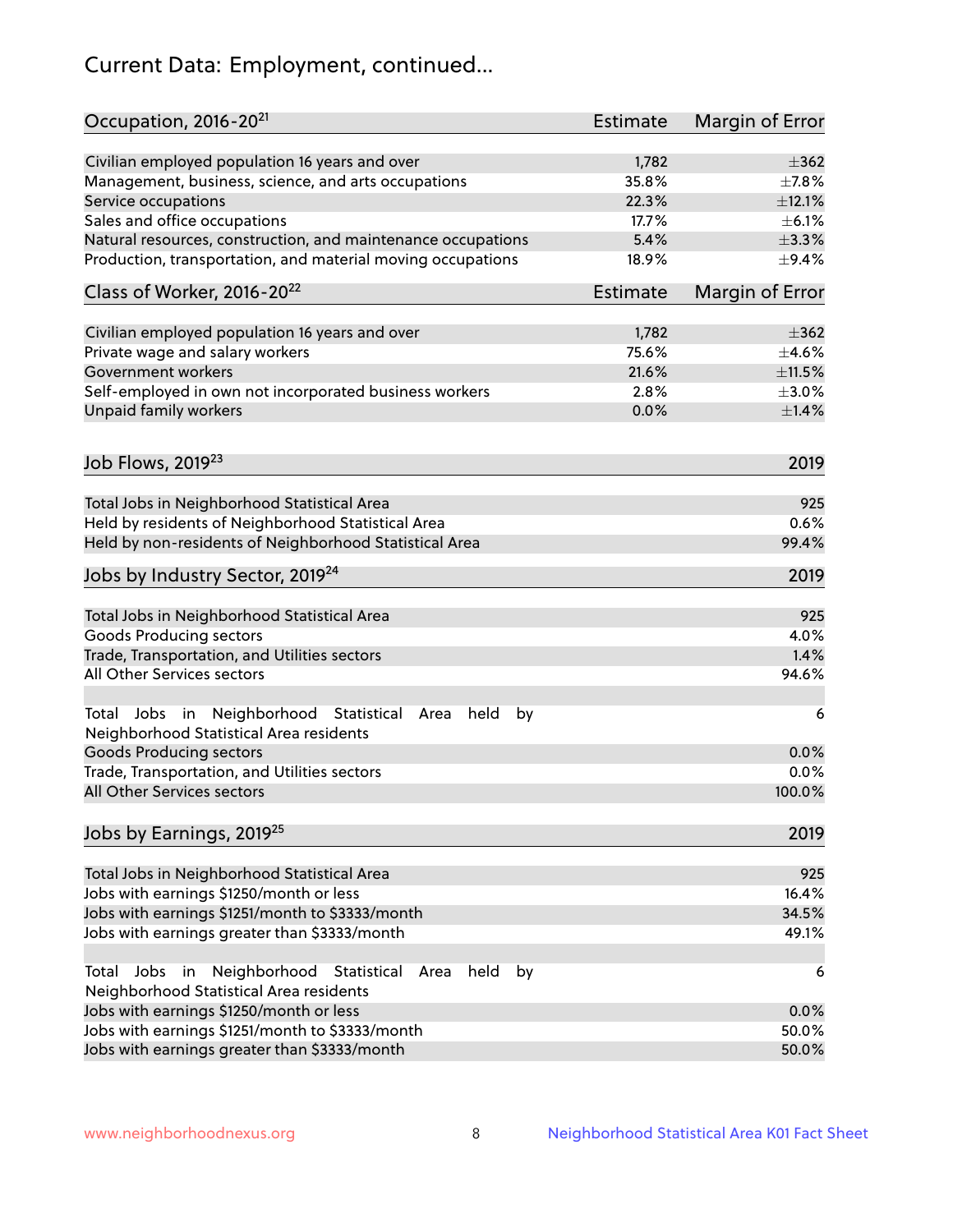## Current Data: Employment, continued...

| Jobs by Age of Worker, 2019 <sup>26</sup>                                                      | 2019  |
|------------------------------------------------------------------------------------------------|-------|
|                                                                                                |       |
| Total Jobs in Neighborhood Statistical Area                                                    | 925   |
| Jobs with workers age 29 or younger                                                            | 9.8%  |
| Jobs with workers age 30 to 54                                                                 | 56.6% |
| Jobs with workers age 55 or older                                                              | 33.5% |
|                                                                                                |       |
| Total Jobs in Neighborhood Statistical Area held by<br>Neighborhood Statistical Area residents | 6     |
| Jobs with workers age 29 or younger                                                            | 33.3% |
| Jobs with workers age 30 to 54                                                                 | 33.3% |
| Jobs with workers age 55 or older                                                              | 33.3% |

### Current Data: Education

| School Enrollment, 2016-20 <sup>27</sup>       | <b>Estimate</b> | Margin of Error |
|------------------------------------------------|-----------------|-----------------|
|                                                |                 |                 |
| Population 3 years and over enrolled in school | 940             | $\pm$ 327       |
| Nursery school, preschool                      | 6.9%            | $+4.3%$         |
| Kindergarten                                   | 5.8%            | $\pm$ 5.3%      |
| Elementary school (grades 1-8)                 | 42.9%           | $\pm$ 15.4%     |
| High school (grades 9-12)                      | 26.5%           | ±11.1%          |
| College or graduate school                     | 17.9%           | $+8.2%$         |

| Educational Attainment, 2016-20 <sup>28</sup> | Estimate | Margin of Error |
|-----------------------------------------------|----------|-----------------|
|                                               |          |                 |
| Population 25 years and over                  | 3,070    | $\pm 610$       |
| Less than 9th grade                           | $1.8\%$  | $+2.1%$         |
| 9th to 12th grade, no diploma                 | 10.0%    | $\pm$ 3.2%      |
| High school graduate (includes equivalency)   | 34.8%    | $\pm$ 6.4%      |
| Some college, no degree                       | 20.8%    | $\pm$ 4.4%      |
| Associate's degree                            | 4.7%     | $\pm 2.2\%$     |
| Bachelor's degree                             | 20.1%    | ±13.2%          |
| Graduate or professional degree               | 7.9%     | $\pm 2.7\%$     |
|                                               |          |                 |
| Percent high school graduate or higher        | 88.2%    | $+4.8%$         |
| Percent bachelor's degree or higher           | 28.0%    | ±13.0%          |
|                                               |          |                 |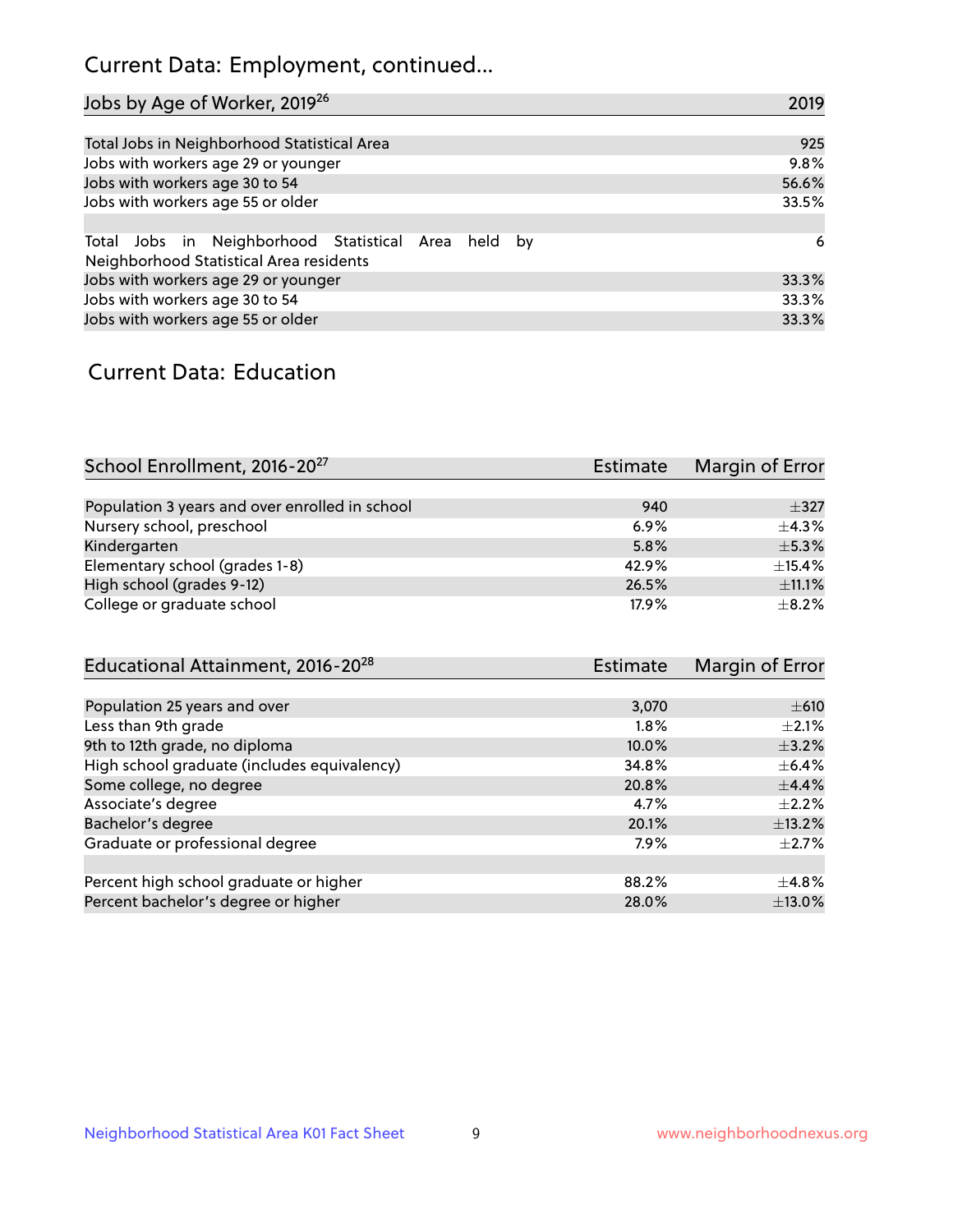## Current Data: Housing

| <b>Total households</b><br>1,833<br>Family households (families)<br>39.8%<br>±6.3%<br>With own children under 18 years<br>16.4%<br>14.9%<br>Married-couple family<br>$\pm$ 5.7%<br>With own children of the householder under 18 years<br>7.3%<br>$\pm$ 6.1%<br>Male householder, no spouse present, family<br>5.4%<br>$\pm$ 3.2%<br>With own children of the householder under 18 years<br>1.4%<br>$\pm 2.1\%$<br>19.6%<br>Female householder, no spouse present, family<br>$\pm$ 3.8%<br>With own children of the householder under 18 years<br>7.8%<br>$\pm 2.9\%$<br>±19.1%<br>Nonfamily households<br>60.2%<br>51.3%<br>$\pm 20.4\%$<br>Householder living alone<br>65 years and over<br>16.6%<br>$\pm$ 8.8%<br>Households with one or more people under 18 years<br>21.0%<br>$\pm$ 5.8%<br>Households with one or more people 65 years and over<br>27.5%<br>$\pm$ 7.2%<br>Average household size<br>2.22<br>$\pm$ 0.71<br>Average family size<br>3.61<br>Housing Occupancy, 2016-20 <sup>30</sup><br><b>Estimate</b><br>Margin of Error<br>2,434<br>Total housing units<br>$\pm 456$<br>Occupied housing units<br>75.3%<br>Vacant housing units<br>24.7%<br>$\pm 1.3\%$<br>1.1<br>Homeowner vacancy rate<br>5.3<br>$\pm$ 4.5<br>Rental vacancy rate<br>Units in Structure, 2016-20 <sup>31</sup><br>Margin of Error<br><b>Estimate</b><br>Total housing units<br>2,434<br>$\pm 456$<br>1-unit, detached<br>69.4%<br>±12.9%<br>1.5%<br>$\pm$ 1.4%<br>1-unit, attached<br>2 units<br>5.4%<br>$\pm 2.3\%$<br>6.1%<br>$\pm$ 4.9%<br>3 or 4 units<br>5.3%<br>$\pm 3.0\%$<br>5 to 9 units<br>10 to 19 units<br>6.3%<br>$\pm 3.5\%$<br>5.3%<br>20 or more units<br>$\pm 2.6\%$ | Households by Type, 2016-20 <sup>29</sup> | Estimate | Margin of Error |
|-------------------------------------------------------------------------------------------------------------------------------------------------------------------------------------------------------------------------------------------------------------------------------------------------------------------------------------------------------------------------------------------------------------------------------------------------------------------------------------------------------------------------------------------------------------------------------------------------------------------------------------------------------------------------------------------------------------------------------------------------------------------------------------------------------------------------------------------------------------------------------------------------------------------------------------------------------------------------------------------------------------------------------------------------------------------------------------------------------------------------------------------------------------------------------------------------------------------------------------------------------------------------------------------------------------------------------------------------------------------------------------------------------------------------------------------------------------------------------------------------------------------------------------------------------------------------------------------------------------------------------------------------------------------------------|-------------------------------------------|----------|-----------------|
| $\pm 467$<br>±13.4%<br>$\pm$ 0.56<br>$\pm$ 13.0%<br>±2.4                                                                                                                                                                                                                                                                                                                                                                                                                                                                                                                                                                                                                                                                                                                                                                                                                                                                                                                                                                                                                                                                                                                                                                                                                                                                                                                                                                                                                                                                                                                                                                                                                      |                                           |          |                 |
|                                                                                                                                                                                                                                                                                                                                                                                                                                                                                                                                                                                                                                                                                                                                                                                                                                                                                                                                                                                                                                                                                                                                                                                                                                                                                                                                                                                                                                                                                                                                                                                                                                                                               |                                           |          |                 |
|                                                                                                                                                                                                                                                                                                                                                                                                                                                                                                                                                                                                                                                                                                                                                                                                                                                                                                                                                                                                                                                                                                                                                                                                                                                                                                                                                                                                                                                                                                                                                                                                                                                                               |                                           |          |                 |
|                                                                                                                                                                                                                                                                                                                                                                                                                                                                                                                                                                                                                                                                                                                                                                                                                                                                                                                                                                                                                                                                                                                                                                                                                                                                                                                                                                                                                                                                                                                                                                                                                                                                               |                                           |          |                 |
|                                                                                                                                                                                                                                                                                                                                                                                                                                                                                                                                                                                                                                                                                                                                                                                                                                                                                                                                                                                                                                                                                                                                                                                                                                                                                                                                                                                                                                                                                                                                                                                                                                                                               |                                           |          |                 |
|                                                                                                                                                                                                                                                                                                                                                                                                                                                                                                                                                                                                                                                                                                                                                                                                                                                                                                                                                                                                                                                                                                                                                                                                                                                                                                                                                                                                                                                                                                                                                                                                                                                                               |                                           |          |                 |
|                                                                                                                                                                                                                                                                                                                                                                                                                                                                                                                                                                                                                                                                                                                                                                                                                                                                                                                                                                                                                                                                                                                                                                                                                                                                                                                                                                                                                                                                                                                                                                                                                                                                               |                                           |          |                 |
|                                                                                                                                                                                                                                                                                                                                                                                                                                                                                                                                                                                                                                                                                                                                                                                                                                                                                                                                                                                                                                                                                                                                                                                                                                                                                                                                                                                                                                                                                                                                                                                                                                                                               |                                           |          |                 |
|                                                                                                                                                                                                                                                                                                                                                                                                                                                                                                                                                                                                                                                                                                                                                                                                                                                                                                                                                                                                                                                                                                                                                                                                                                                                                                                                                                                                                                                                                                                                                                                                                                                                               |                                           |          |                 |
|                                                                                                                                                                                                                                                                                                                                                                                                                                                                                                                                                                                                                                                                                                                                                                                                                                                                                                                                                                                                                                                                                                                                                                                                                                                                                                                                                                                                                                                                                                                                                                                                                                                                               |                                           |          |                 |
|                                                                                                                                                                                                                                                                                                                                                                                                                                                                                                                                                                                                                                                                                                                                                                                                                                                                                                                                                                                                                                                                                                                                                                                                                                                                                                                                                                                                                                                                                                                                                                                                                                                                               |                                           |          |                 |
|                                                                                                                                                                                                                                                                                                                                                                                                                                                                                                                                                                                                                                                                                                                                                                                                                                                                                                                                                                                                                                                                                                                                                                                                                                                                                                                                                                                                                                                                                                                                                                                                                                                                               |                                           |          |                 |
|                                                                                                                                                                                                                                                                                                                                                                                                                                                                                                                                                                                                                                                                                                                                                                                                                                                                                                                                                                                                                                                                                                                                                                                                                                                                                                                                                                                                                                                                                                                                                                                                                                                                               |                                           |          |                 |
|                                                                                                                                                                                                                                                                                                                                                                                                                                                                                                                                                                                                                                                                                                                                                                                                                                                                                                                                                                                                                                                                                                                                                                                                                                                                                                                                                                                                                                                                                                                                                                                                                                                                               |                                           |          |                 |
|                                                                                                                                                                                                                                                                                                                                                                                                                                                                                                                                                                                                                                                                                                                                                                                                                                                                                                                                                                                                                                                                                                                                                                                                                                                                                                                                                                                                                                                                                                                                                                                                                                                                               |                                           |          |                 |
|                                                                                                                                                                                                                                                                                                                                                                                                                                                                                                                                                                                                                                                                                                                                                                                                                                                                                                                                                                                                                                                                                                                                                                                                                                                                                                                                                                                                                                                                                                                                                                                                                                                                               |                                           |          |                 |
|                                                                                                                                                                                                                                                                                                                                                                                                                                                                                                                                                                                                                                                                                                                                                                                                                                                                                                                                                                                                                                                                                                                                                                                                                                                                                                                                                                                                                                                                                                                                                                                                                                                                               |                                           |          |                 |
|                                                                                                                                                                                                                                                                                                                                                                                                                                                                                                                                                                                                                                                                                                                                                                                                                                                                                                                                                                                                                                                                                                                                                                                                                                                                                                                                                                                                                                                                                                                                                                                                                                                                               |                                           |          |                 |
|                                                                                                                                                                                                                                                                                                                                                                                                                                                                                                                                                                                                                                                                                                                                                                                                                                                                                                                                                                                                                                                                                                                                                                                                                                                                                                                                                                                                                                                                                                                                                                                                                                                                               |                                           |          |                 |
|                                                                                                                                                                                                                                                                                                                                                                                                                                                                                                                                                                                                                                                                                                                                                                                                                                                                                                                                                                                                                                                                                                                                                                                                                                                                                                                                                                                                                                                                                                                                                                                                                                                                               |                                           |          |                 |
|                                                                                                                                                                                                                                                                                                                                                                                                                                                                                                                                                                                                                                                                                                                                                                                                                                                                                                                                                                                                                                                                                                                                                                                                                                                                                                                                                                                                                                                                                                                                                                                                                                                                               |                                           |          |                 |
|                                                                                                                                                                                                                                                                                                                                                                                                                                                                                                                                                                                                                                                                                                                                                                                                                                                                                                                                                                                                                                                                                                                                                                                                                                                                                                                                                                                                                                                                                                                                                                                                                                                                               |                                           |          |                 |
|                                                                                                                                                                                                                                                                                                                                                                                                                                                                                                                                                                                                                                                                                                                                                                                                                                                                                                                                                                                                                                                                                                                                                                                                                                                                                                                                                                                                                                                                                                                                                                                                                                                                               |                                           |          |                 |
|                                                                                                                                                                                                                                                                                                                                                                                                                                                                                                                                                                                                                                                                                                                                                                                                                                                                                                                                                                                                                                                                                                                                                                                                                                                                                                                                                                                                                                                                                                                                                                                                                                                                               |                                           |          |                 |
|                                                                                                                                                                                                                                                                                                                                                                                                                                                                                                                                                                                                                                                                                                                                                                                                                                                                                                                                                                                                                                                                                                                                                                                                                                                                                                                                                                                                                                                                                                                                                                                                                                                                               |                                           |          |                 |
|                                                                                                                                                                                                                                                                                                                                                                                                                                                                                                                                                                                                                                                                                                                                                                                                                                                                                                                                                                                                                                                                                                                                                                                                                                                                                                                                                                                                                                                                                                                                                                                                                                                                               |                                           |          |                 |
|                                                                                                                                                                                                                                                                                                                                                                                                                                                                                                                                                                                                                                                                                                                                                                                                                                                                                                                                                                                                                                                                                                                                                                                                                                                                                                                                                                                                                                                                                                                                                                                                                                                                               |                                           |          |                 |
|                                                                                                                                                                                                                                                                                                                                                                                                                                                                                                                                                                                                                                                                                                                                                                                                                                                                                                                                                                                                                                                                                                                                                                                                                                                                                                                                                                                                                                                                                                                                                                                                                                                                               |                                           |          |                 |
|                                                                                                                                                                                                                                                                                                                                                                                                                                                                                                                                                                                                                                                                                                                                                                                                                                                                                                                                                                                                                                                                                                                                                                                                                                                                                                                                                                                                                                                                                                                                                                                                                                                                               |                                           |          |                 |
|                                                                                                                                                                                                                                                                                                                                                                                                                                                                                                                                                                                                                                                                                                                                                                                                                                                                                                                                                                                                                                                                                                                                                                                                                                                                                                                                                                                                                                                                                                                                                                                                                                                                               |                                           |          |                 |
|                                                                                                                                                                                                                                                                                                                                                                                                                                                                                                                                                                                                                                                                                                                                                                                                                                                                                                                                                                                                                                                                                                                                                                                                                                                                                                                                                                                                                                                                                                                                                                                                                                                                               |                                           |          |                 |
|                                                                                                                                                                                                                                                                                                                                                                                                                                                                                                                                                                                                                                                                                                                                                                                                                                                                                                                                                                                                                                                                                                                                                                                                                                                                                                                                                                                                                                                                                                                                                                                                                                                                               |                                           |          |                 |
|                                                                                                                                                                                                                                                                                                                                                                                                                                                                                                                                                                                                                                                                                                                                                                                                                                                                                                                                                                                                                                                                                                                                                                                                                                                                                                                                                                                                                                                                                                                                                                                                                                                                               |                                           |          |                 |
|                                                                                                                                                                                                                                                                                                                                                                                                                                                                                                                                                                                                                                                                                                                                                                                                                                                                                                                                                                                                                                                                                                                                                                                                                                                                                                                                                                                                                                                                                                                                                                                                                                                                               |                                           |          |                 |
|                                                                                                                                                                                                                                                                                                                                                                                                                                                                                                                                                                                                                                                                                                                                                                                                                                                                                                                                                                                                                                                                                                                                                                                                                                                                                                                                                                                                                                                                                                                                                                                                                                                                               |                                           |          |                 |
|                                                                                                                                                                                                                                                                                                                                                                                                                                                                                                                                                                                                                                                                                                                                                                                                                                                                                                                                                                                                                                                                                                                                                                                                                                                                                                                                                                                                                                                                                                                                                                                                                                                                               |                                           |          |                 |
|                                                                                                                                                                                                                                                                                                                                                                                                                                                                                                                                                                                                                                                                                                                                                                                                                                                                                                                                                                                                                                                                                                                                                                                                                                                                                                                                                                                                                                                                                                                                                                                                                                                                               | Mobile home                               | 0.6%     | $\pm 1.3\%$     |
| 0.0%<br>$\pm$ 0.7%<br>Boat, RV, van, etc.                                                                                                                                                                                                                                                                                                                                                                                                                                                                                                                                                                                                                                                                                                                                                                                                                                                                                                                                                                                                                                                                                                                                                                                                                                                                                                                                                                                                                                                                                                                                                                                                                                     |                                           |          |                 |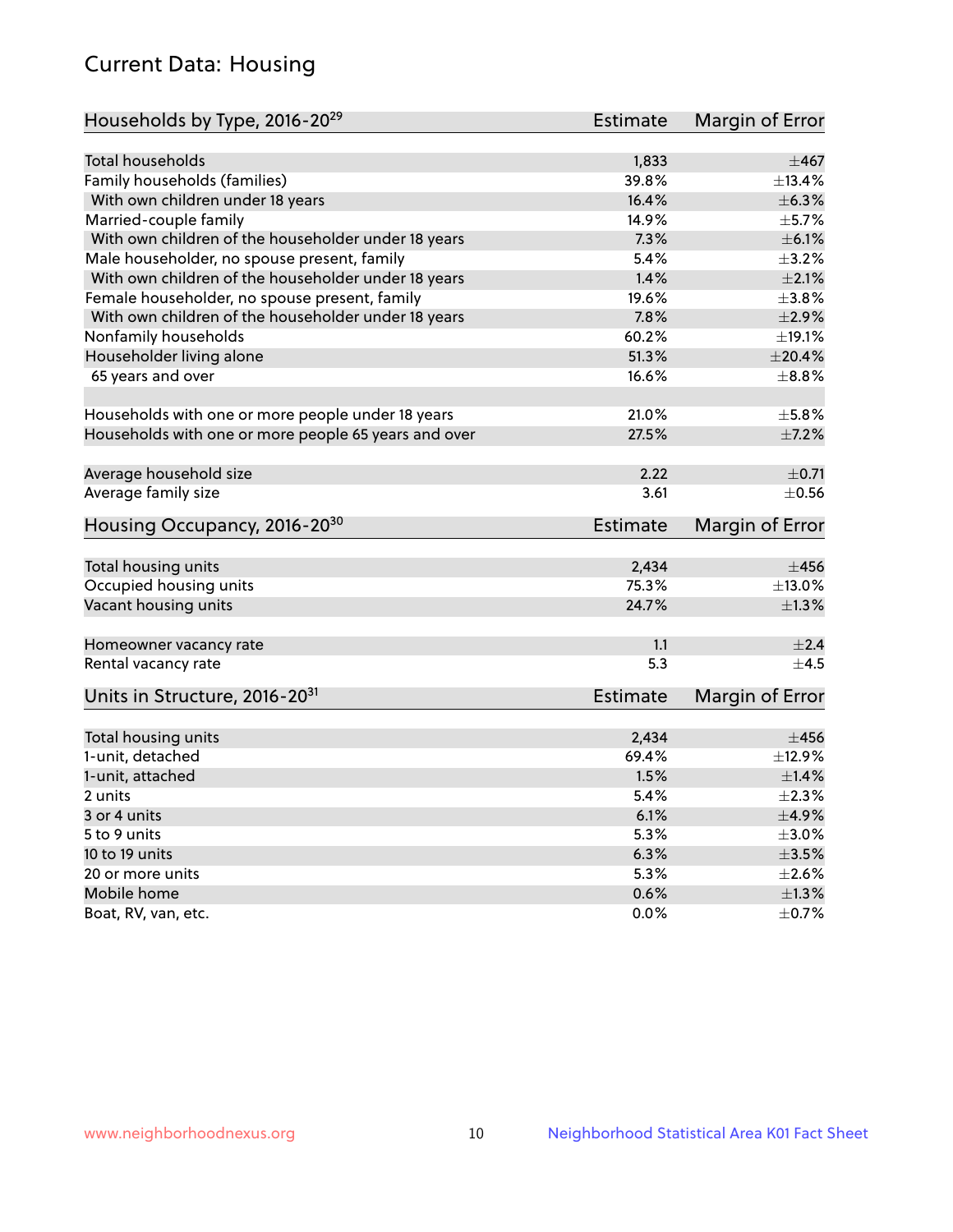## Current Data: Housing, continued...

| Total housing units<br>2,434<br>$\pm 456$<br>Built 2014 or later<br>0.8%<br>1.9%<br>Built 2010 to 2013<br>Built 2000 to 2009<br>7.2%<br>Built 1990 to 1999<br>2.5%<br>$\pm 2.9\%$<br>3.5%<br>Built 1980 to 1989<br>Built 1970 to 1979<br>6.3%<br>Built 1960 to 1969<br>14.7%<br>Built 1950 to 1959<br>31.3%<br>Built 1940 to 1949<br>14.8%<br>Built 1939 or earlier<br>17.0%<br>Housing Tenure, 2016-2033<br>Estimate<br>Occupied housing units<br>1,833<br>Owner-occupied<br>44.9%<br>55.1%<br>Renter-occupied<br>Average household size of owner-occupied unit<br>2.00<br>Average household size of renter-occupied unit<br>2.40<br>Residence 1 Year Ago, 2016-20 <sup>34</sup><br><b>Estimate</b><br>Population 1 year and over<br>4,197<br>$\pm 798$<br>Same house<br>84.3%<br>15.2%<br>Different house in the U.S.<br>10.3%<br>Same county<br>Different county<br>5.0%<br>Same state<br>3.1%<br>Different state<br>1.9%<br>Abroad<br>0.4%<br>Value of Housing Unit, 2016-20 <sup>35</sup><br><b>Estimate</b><br>824<br>Owner-occupied units<br>Less than \$50,000<br>11.4%<br>\$50,000 to \$99,999<br>13.8%<br>\$100,000 to \$149,999<br>31.2%<br>\$150,000 to \$199,999<br>18.6%<br>\$200,000 to \$299,999<br>12.5%<br>\$300,000 to \$499,999<br>12.1%<br>\$500,000 to \$999,999<br>0.0%<br>$\pm 2.9\%$<br>\$1,000,000 or more<br>0.3%<br>$\pm$ 3.5%<br>Mortgage Status, 2016-20 <sup>36</sup><br>Estimate<br>Owner-occupied units<br>824<br>$\pm 429$<br>Housing units with a mortgage<br>45.2% | Year Structure Built, 2016-20 <sup>32</sup> | <b>Estimate</b> | Margin of Error        |
|--------------------------------------------------------------------------------------------------------------------------------------------------------------------------------------------------------------------------------------------------------------------------------------------------------------------------------------------------------------------------------------------------------------------------------------------------------------------------------------------------------------------------------------------------------------------------------------------------------------------------------------------------------------------------------------------------------------------------------------------------------------------------------------------------------------------------------------------------------------------------------------------------------------------------------------------------------------------------------------------------------------------------------------------------------------------------------------------------------------------------------------------------------------------------------------------------------------------------------------------------------------------------------------------------------------------------------------------------------------------------------------------------------------------------------------------------------------------------------------------------------|---------------------------------------------|-----------------|------------------------|
|                                                                                                                                                                                                                                                                                                                                                                                                                                                                                                                                                                                                                                                                                                                                                                                                                                                                                                                                                                                                                                                                                                                                                                                                                                                                                                                                                                                                                                                                                                        |                                             |                 |                        |
|                                                                                                                                                                                                                                                                                                                                                                                                                                                                                                                                                                                                                                                                                                                                                                                                                                                                                                                                                                                                                                                                                                                                                                                                                                                                                                                                                                                                                                                                                                        |                                             |                 | ±1.3%                  |
|                                                                                                                                                                                                                                                                                                                                                                                                                                                                                                                                                                                                                                                                                                                                                                                                                                                                                                                                                                                                                                                                                                                                                                                                                                                                                                                                                                                                                                                                                                        |                                             |                 | $\pm1.6\%$             |
|                                                                                                                                                                                                                                                                                                                                                                                                                                                                                                                                                                                                                                                                                                                                                                                                                                                                                                                                                                                                                                                                                                                                                                                                                                                                                                                                                                                                                                                                                                        |                                             |                 | $\pm 2.5\%$            |
|                                                                                                                                                                                                                                                                                                                                                                                                                                                                                                                                                                                                                                                                                                                                                                                                                                                                                                                                                                                                                                                                                                                                                                                                                                                                                                                                                                                                                                                                                                        |                                             |                 |                        |
|                                                                                                                                                                                                                                                                                                                                                                                                                                                                                                                                                                                                                                                                                                                                                                                                                                                                                                                                                                                                                                                                                                                                                                                                                                                                                                                                                                                                                                                                                                        |                                             |                 | $\pm 2.0\%$            |
|                                                                                                                                                                                                                                                                                                                                                                                                                                                                                                                                                                                                                                                                                                                                                                                                                                                                                                                                                                                                                                                                                                                                                                                                                                                                                                                                                                                                                                                                                                        |                                             |                 | $\pm 2.7\%$            |
|                                                                                                                                                                                                                                                                                                                                                                                                                                                                                                                                                                                                                                                                                                                                                                                                                                                                                                                                                                                                                                                                                                                                                                                                                                                                                                                                                                                                                                                                                                        |                                             |                 | ±4.0%                  |
|                                                                                                                                                                                                                                                                                                                                                                                                                                                                                                                                                                                                                                                                                                                                                                                                                                                                                                                                                                                                                                                                                                                                                                                                                                                                                                                                                                                                                                                                                                        |                                             |                 | ±16.7%                 |
|                                                                                                                                                                                                                                                                                                                                                                                                                                                                                                                                                                                                                                                                                                                                                                                                                                                                                                                                                                                                                                                                                                                                                                                                                                                                                                                                                                                                                                                                                                        |                                             |                 | $\pm$ 3.9%             |
|                                                                                                                                                                                                                                                                                                                                                                                                                                                                                                                                                                                                                                                                                                                                                                                                                                                                                                                                                                                                                                                                                                                                                                                                                                                                                                                                                                                                                                                                                                        |                                             |                 | $\pm$ 5.8%             |
|                                                                                                                                                                                                                                                                                                                                                                                                                                                                                                                                                                                                                                                                                                                                                                                                                                                                                                                                                                                                                                                                                                                                                                                                                                                                                                                                                                                                                                                                                                        |                                             |                 | Margin of Error        |
|                                                                                                                                                                                                                                                                                                                                                                                                                                                                                                                                                                                                                                                                                                                                                                                                                                                                                                                                                                                                                                                                                                                                                                                                                                                                                                                                                                                                                                                                                                        |                                             |                 | $\pm 467$              |
|                                                                                                                                                                                                                                                                                                                                                                                                                                                                                                                                                                                                                                                                                                                                                                                                                                                                                                                                                                                                                                                                                                                                                                                                                                                                                                                                                                                                                                                                                                        |                                             |                 | $\pm 20.4\%$           |
|                                                                                                                                                                                                                                                                                                                                                                                                                                                                                                                                                                                                                                                                                                                                                                                                                                                                                                                                                                                                                                                                                                                                                                                                                                                                                                                                                                                                                                                                                                        |                                             |                 | ±18.2%                 |
|                                                                                                                                                                                                                                                                                                                                                                                                                                                                                                                                                                                                                                                                                                                                                                                                                                                                                                                                                                                                                                                                                                                                                                                                                                                                                                                                                                                                                                                                                                        |                                             |                 | $\pm$ 1.24             |
|                                                                                                                                                                                                                                                                                                                                                                                                                                                                                                                                                                                                                                                                                                                                                                                                                                                                                                                                                                                                                                                                                                                                                                                                                                                                                                                                                                                                                                                                                                        |                                             |                 | $\pm$ 0.40             |
|                                                                                                                                                                                                                                                                                                                                                                                                                                                                                                                                                                                                                                                                                                                                                                                                                                                                                                                                                                                                                                                                                                                                                                                                                                                                                                                                                                                                                                                                                                        |                                             |                 | <b>Margin of Error</b> |
|                                                                                                                                                                                                                                                                                                                                                                                                                                                                                                                                                                                                                                                                                                                                                                                                                                                                                                                                                                                                                                                                                                                                                                                                                                                                                                                                                                                                                                                                                                        |                                             |                 |                        |
|                                                                                                                                                                                                                                                                                                                                                                                                                                                                                                                                                                                                                                                                                                                                                                                                                                                                                                                                                                                                                                                                                                                                                                                                                                                                                                                                                                                                                                                                                                        |                                             |                 | $\pm$ 9.5%             |
|                                                                                                                                                                                                                                                                                                                                                                                                                                                                                                                                                                                                                                                                                                                                                                                                                                                                                                                                                                                                                                                                                                                                                                                                                                                                                                                                                                                                                                                                                                        |                                             |                 | ±4.8%                  |
|                                                                                                                                                                                                                                                                                                                                                                                                                                                                                                                                                                                                                                                                                                                                                                                                                                                                                                                                                                                                                                                                                                                                                                                                                                                                                                                                                                                                                                                                                                        |                                             |                 | ±4.3%                  |
|                                                                                                                                                                                                                                                                                                                                                                                                                                                                                                                                                                                                                                                                                                                                                                                                                                                                                                                                                                                                                                                                                                                                                                                                                                                                                                                                                                                                                                                                                                        |                                             |                 | $\pm 2.9\%$            |
|                                                                                                                                                                                                                                                                                                                                                                                                                                                                                                                                                                                                                                                                                                                                                                                                                                                                                                                                                                                                                                                                                                                                                                                                                                                                                                                                                                                                                                                                                                        |                                             |                 | $\pm$ 1.8%             |
|                                                                                                                                                                                                                                                                                                                                                                                                                                                                                                                                                                                                                                                                                                                                                                                                                                                                                                                                                                                                                                                                                                                                                                                                                                                                                                                                                                                                                                                                                                        |                                             |                 | $\pm 2.4\%$            |
|                                                                                                                                                                                                                                                                                                                                                                                                                                                                                                                                                                                                                                                                                                                                                                                                                                                                                                                                                                                                                                                                                                                                                                                                                                                                                                                                                                                                                                                                                                        |                                             |                 | $\pm$ 0.7%             |
|                                                                                                                                                                                                                                                                                                                                                                                                                                                                                                                                                                                                                                                                                                                                                                                                                                                                                                                                                                                                                                                                                                                                                                                                                                                                                                                                                                                                                                                                                                        |                                             |                 | Margin of Error        |
|                                                                                                                                                                                                                                                                                                                                                                                                                                                                                                                                                                                                                                                                                                                                                                                                                                                                                                                                                                                                                                                                                                                                                                                                                                                                                                                                                                                                                                                                                                        |                                             |                 | $\pm 429$              |
|                                                                                                                                                                                                                                                                                                                                                                                                                                                                                                                                                                                                                                                                                                                                                                                                                                                                                                                                                                                                                                                                                                                                                                                                                                                                                                                                                                                                                                                                                                        |                                             |                 | $\pm$ 5.2%             |
|                                                                                                                                                                                                                                                                                                                                                                                                                                                                                                                                                                                                                                                                                                                                                                                                                                                                                                                                                                                                                                                                                                                                                                                                                                                                                                                                                                                                                                                                                                        |                                             |                 | ±1.8%                  |
|                                                                                                                                                                                                                                                                                                                                                                                                                                                                                                                                                                                                                                                                                                                                                                                                                                                                                                                                                                                                                                                                                                                                                                                                                                                                                                                                                                                                                                                                                                        |                                             |                 | ±41.9%                 |
|                                                                                                                                                                                                                                                                                                                                                                                                                                                                                                                                                                                                                                                                                                                                                                                                                                                                                                                                                                                                                                                                                                                                                                                                                                                                                                                                                                                                                                                                                                        |                                             |                 | $\pm 20.2\%$           |
|                                                                                                                                                                                                                                                                                                                                                                                                                                                                                                                                                                                                                                                                                                                                                                                                                                                                                                                                                                                                                                                                                                                                                                                                                                                                                                                                                                                                                                                                                                        |                                             |                 | $\pm$ 7.0%             |
|                                                                                                                                                                                                                                                                                                                                                                                                                                                                                                                                                                                                                                                                                                                                                                                                                                                                                                                                                                                                                                                                                                                                                                                                                                                                                                                                                                                                                                                                                                        |                                             |                 | $\pm 2.3\%$            |
|                                                                                                                                                                                                                                                                                                                                                                                                                                                                                                                                                                                                                                                                                                                                                                                                                                                                                                                                                                                                                                                                                                                                                                                                                                                                                                                                                                                                                                                                                                        |                                             |                 |                        |
|                                                                                                                                                                                                                                                                                                                                                                                                                                                                                                                                                                                                                                                                                                                                                                                                                                                                                                                                                                                                                                                                                                                                                                                                                                                                                                                                                                                                                                                                                                        |                                             |                 |                        |
|                                                                                                                                                                                                                                                                                                                                                                                                                                                                                                                                                                                                                                                                                                                                                                                                                                                                                                                                                                                                                                                                                                                                                                                                                                                                                                                                                                                                                                                                                                        |                                             |                 | Margin of Error        |
|                                                                                                                                                                                                                                                                                                                                                                                                                                                                                                                                                                                                                                                                                                                                                                                                                                                                                                                                                                                                                                                                                                                                                                                                                                                                                                                                                                                                                                                                                                        |                                             |                 |                        |
|                                                                                                                                                                                                                                                                                                                                                                                                                                                                                                                                                                                                                                                                                                                                                                                                                                                                                                                                                                                                                                                                                                                                                                                                                                                                                                                                                                                                                                                                                                        |                                             |                 | $\pm$ 7.7%             |

Housing units without a mortgage  $\pm 36.1\%$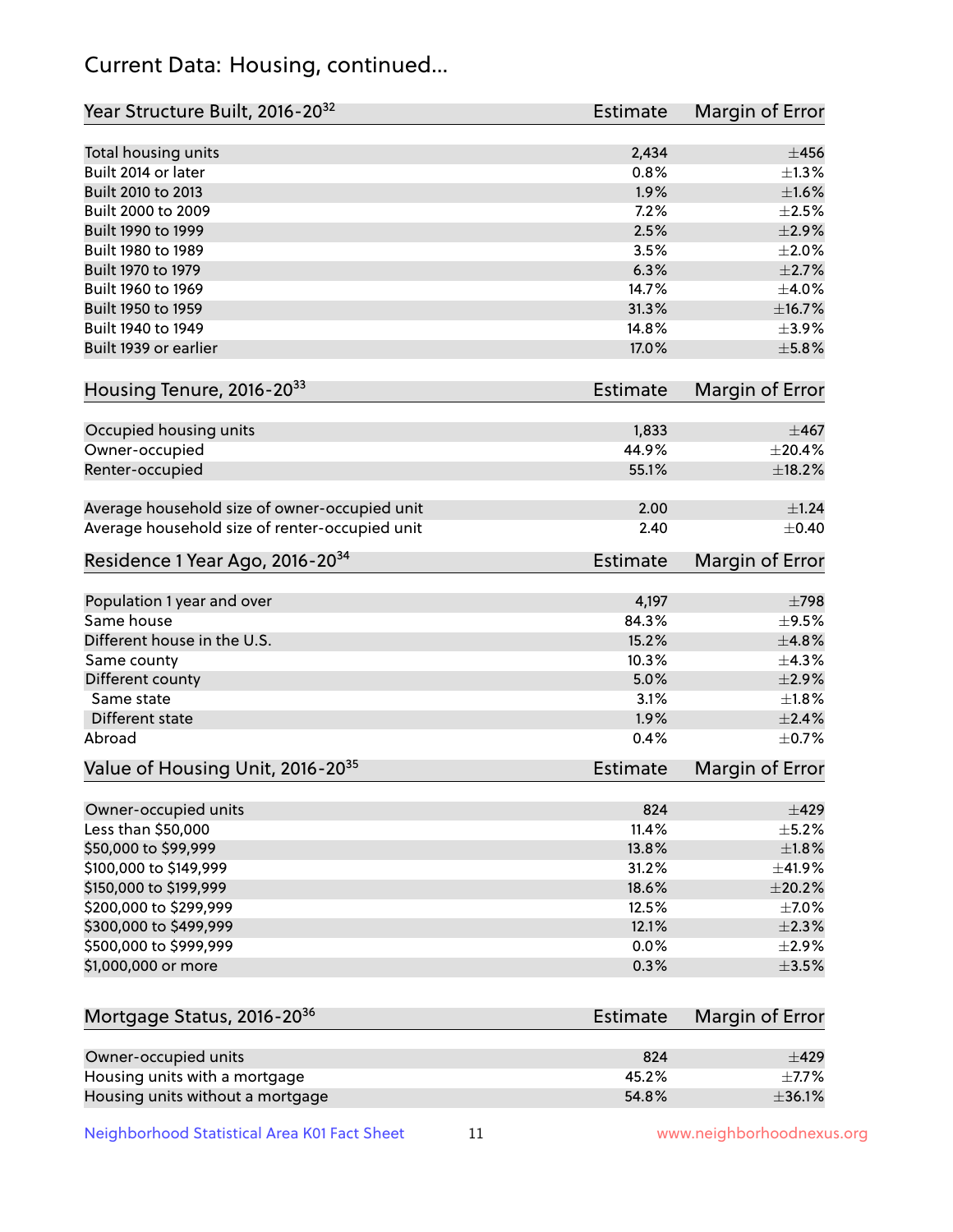## Current Data: Housing, continued...

| Selected Monthly Owner Costs, 2016-20 <sup>37</sup> | Estimate | Margin of Error |
|-----------------------------------------------------|----------|-----------------|
|                                                     |          |                 |
| Housing units with a mortgage                       | 372      | $\pm 204$       |
| Less than \$300                                     | 0.0%     | $\pm$ 6.5%      |
| \$300 to \$499                                      | 1.9%     | $\pm$ 7.6%      |
| \$500 to \$999                                      | 41.5%    | ±43.7%          |
| \$1,000 to \$1,499                                  | 24.9%    | ±16.2%          |
| \$1,500 to \$1,999                                  | 15.0%    | $\pm$ 6.5%      |
| \$2,000 to \$2,999                                  | 16.6%    | $\pm$ 10.5%     |
| \$3,000 or more                                     | $0.0\%$  | $\pm$ 7.9%      |
|                                                     |          |                 |
| Median (dollars)                                    | \$1,178  | $\pm 223$       |
|                                                     |          |                 |
| Housing units without a mortgage                    | 452      | $\pm$ 379       |
| Less than \$150                                     | 33.7%    | ±71.3%          |
| \$150 to \$249                                      | 5.8%     | $\pm 3.6\%$     |
| \$250 to \$349                                      | 28.6%    | ±19.0%          |
| \$350 to \$499                                      | 20.8%    | $\pm 21.3\%$    |
| \$500 to \$699                                      | 7.2%     | $\pm 2.3\%$     |
| \$700 or more                                       | 3.9%     | ±10.2%          |
|                                                     |          |                 |
| Median (dollars)                                    | \$273    | $\pm$ 19        |

| Selected Monthly Owner Costs as a Percentage of | <b>Estimate</b> | Margin of Error |
|-------------------------------------------------|-----------------|-----------------|
| Household Income, 2016-20 <sup>38</sup>         |                 |                 |
|                                                 |                 |                 |
| Housing units with a mortgage <sup>39</sup>     | 372             | $\pm 209$       |
| Less than 20.0 percent                          | 54.3%           | $\pm$ 39.9%     |
| 20.0 to 24.9 percent                            | 12.7%           | $\pm$ 7.4%      |
| 25.0 to 29.9 percent                            | 10.3%           | $\pm$ 16.2%     |
| 30.0 to 34.9 percent                            | 5.4%            | $\pm$ 8.2%      |
| 35.0 percent or more                            | 17.4%           | $\pm$ 7.1%      |
|                                                 |                 |                 |
| Housing units without a mortgage <sup>40</sup>  | 328             | $\pm 160$       |
| Less than 10.0 percent                          | 39.3%           | $\pm 26.6\%$    |
| 10.0 to 14.9 percent                            | 14.4%           | $\pm$ 11.2%     |
| 15.0 to 19.9 percent                            | 8.5%            | $\pm$ 10.9%     |
| 20.0 to 24.9 percent                            | 3.1%            | $\pm$ 7.8%      |
| 25.0 to 29.9 percent                            | 6.5%            | $\pm$ 7.5%      |
| 30.0 to 34.9 percent                            | 2.2%            | $\pm 3.5\%$     |
| 35.0 percent or more                            | 26.0%           | $\pm$ 37.8%     |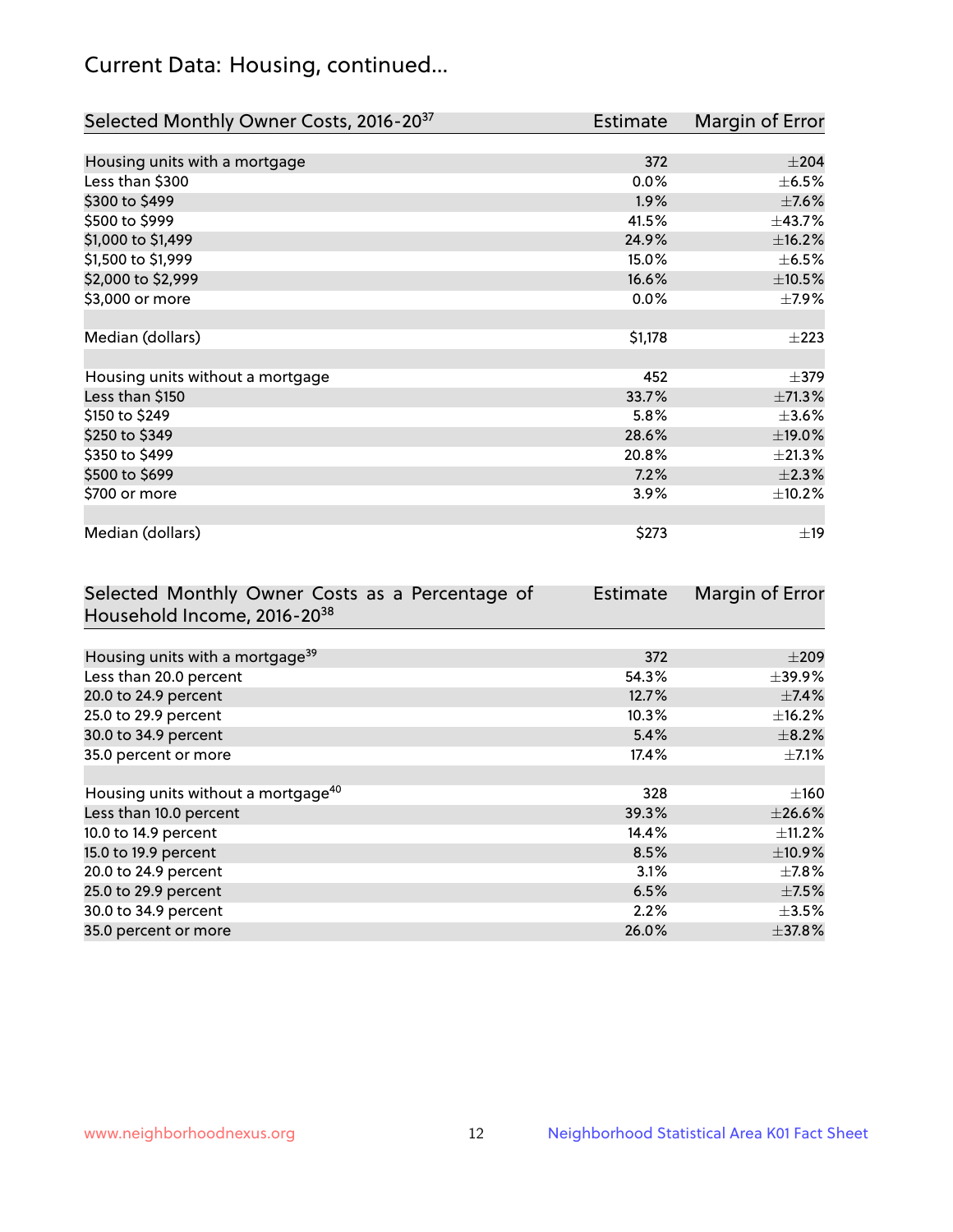## Current Data: Housing, continued...

| Gross Rent, 2016-20 <sup>41</sup>               | Estimate        | Margin of Error |
|-------------------------------------------------|-----------------|-----------------|
|                                                 |                 |                 |
| Occupied units paying rent                      | 978             | ±210            |
| Less than \$200                                 | 5.2%            | $\pm$ 5.4%      |
| \$200 to \$499                                  | 8.1%            | $\pm$ 6.4%      |
| \$500 to \$749                                  | 18.0%           | $\pm$ 9.0%      |
| \$750 to \$999                                  | 31.7%           | $\pm$ 15.6%     |
| \$1,000 to \$1,499                              | 26.5%           | $\pm$ 7.4%      |
| \$1,500 to \$1,999                              | 10.2%           | $\pm$ 6.4%      |
| \$2,000 or more                                 | 0.3%            | ±3.4%           |
| Median (dollars)                                | \$917           | $\pm 50$        |
|                                                 |                 |                 |
| No rent paid                                    | 31              | $\pm$ 31        |
|                                                 |                 |                 |
| Gross Rent as a Percentage of Household Income, | <b>Estimate</b> | Margin of Error |
| $2016 - 20^{42}$                                |                 |                 |
|                                                 |                 |                 |
| Occupied units paying rent <sup>43</sup>        | 972             | $\pm 233$       |
| Less than 15.0 percent                          | 7.4%            | $\pm$ 5.3%      |
| 15.0 to 19.9 percent                            | 9.0%            | $\pm 10.5\%$    |
| 20.0 to 24.9 percent                            | 7.3%            | $\pm$ 5.1%      |
| 25.0 to 29.9 percent                            | 13.6%           | ±7.3%           |
| 30.0 to 34.9 percent                            | 10.6%           | $\pm$ 7.5%      |
| 35.0 percent or more                            | 52.1%           | ±10.8%          |

# Current Data: Transportation

| Commuting to Work, 2016-20 <sup>44</sup>  | Estimate | Margin of Error |
|-------------------------------------------|----------|-----------------|
|                                           |          |                 |
| Workers 16 years and over                 | 1,767    | $\pm$ 392       |
| Car, truck, or van - drove alone          | 60.1%    | $\pm$ 11.4%     |
| Car, truck, or van - carpooled            | 12.2%    | $\pm$ 7.7%      |
| Public transportation (excluding taxicab) | 15.2%    | $\pm$ 5.1%      |
| Walked                                    | 2.9%     | ±2.4%           |
| Other means                               | 0.8%     | $\pm 1.1\%$     |
| Worked at home                            | 8.8%     | $\pm$ 5.9%      |
|                                           |          |                 |
| Mean travel time to work (minutes)        | 28.2     | $\pm 2.2$       |

| Access to a Vehicle, 2016-20 <sup>45</sup> | Estimate | Margin of Error |
|--------------------------------------------|----------|-----------------|
|                                            |          |                 |
| Occupied housing units                     | 1,833    | $+467$          |
| No vehicles available                      | 25.3%    | $+9.0%$         |
| 1 vehicle available                        | 49.7%    | $\pm 21.2\%$    |
| 2 vehicles available                       | 18.1%    | $+4.3%$         |
| 3 or more vehicles available               | 6.9%     | $\pm 4.1\%$     |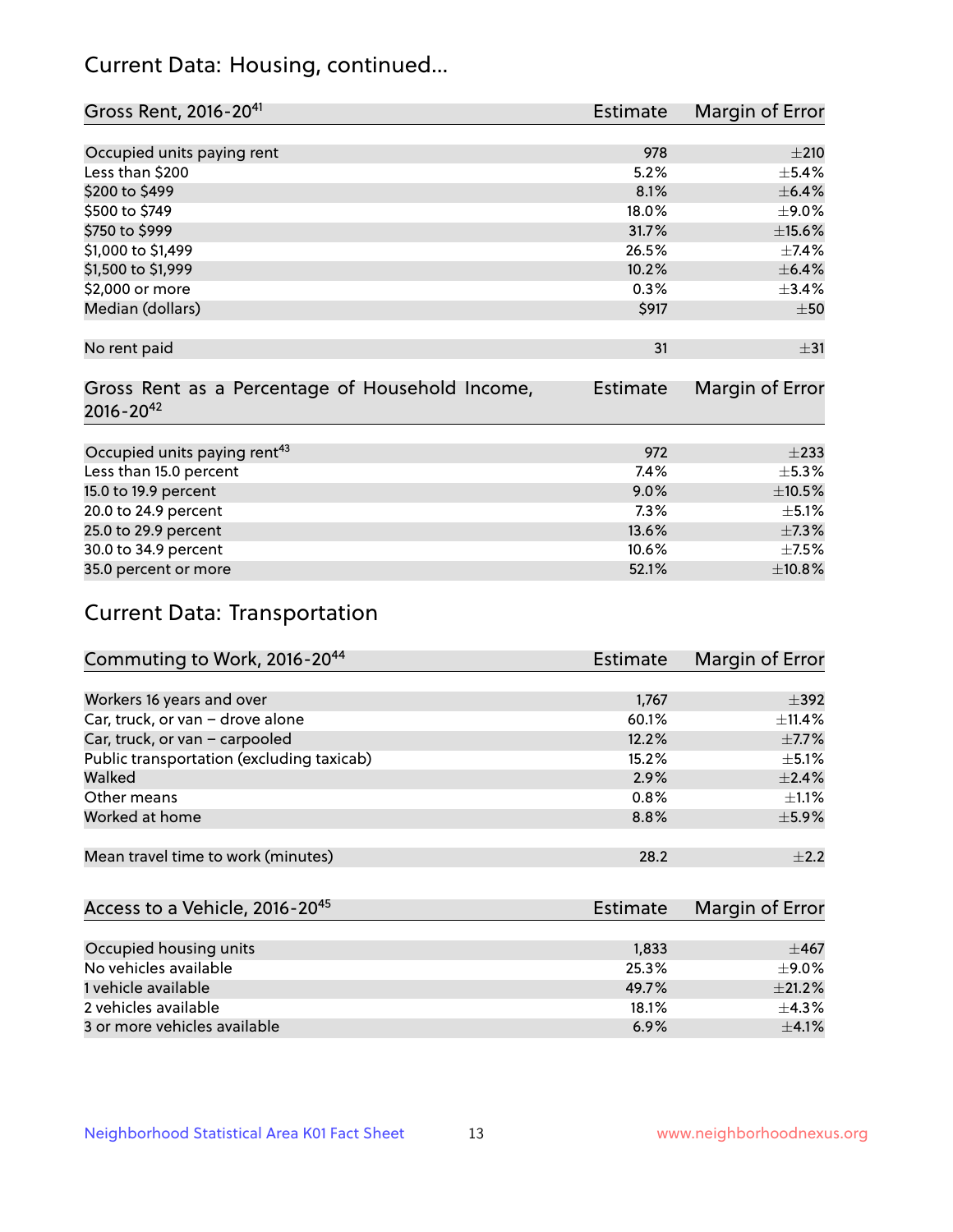## Current Data: Health

| Health Insurance coverage, 2016-2046                    | <b>Estimate</b> | Margin of Error |
|---------------------------------------------------------|-----------------|-----------------|
|                                                         |                 |                 |
| Civilian Noninstitutionalized Population                | 4,208           | $\pm 798$       |
| With health insurance coverage                          | 80.6%           | $\pm 21.3\%$    |
| With private health insurance coverage                  | 45.5%           | ±9.2%           |
| With public health coverage                             | 44.9%           | $\pm$ 8.5%      |
| No health insurance coverage                            | 19.4%           | ±4.8%           |
| Civilian Noninstitutionalized Population Under 19 years | 944             | $\pm$ 944       |
| No health insurance coverage                            | 9.6%            | ±12.2%          |
|                                                         |                 |                 |
| Civilian Noninstitutionalized Population 19 to 64 years | 2,682           | $\pm$ 578       |
| In labor force:                                         | 1,930           | $+412$          |
| Employed:                                               | 1,664           | $\pm$ 383       |
| With health insurance coverage                          | 74.2%           | ±10.7%          |
| With private health insurance coverage                  | 68.0%           | ±13.1%          |
| With public coverage                                    | 7.8%            | $\pm$ 3.5%      |
| No health insurance coverage                            | 25.8%           | $\pm$ 9.6%      |
|                                                         |                 |                 |
| Unemployed:                                             | 266             | $\pm$ 383       |
| With health insurance coverage                          | 39.9%           | ±18.8%          |
| With private health insurance coverage                  | 16.5%           | ±17.8%          |
| With public coverage                                    | 23.4%           | ±14.6%          |
| No health insurance coverage                            | 60.1%           | $\pm 29.5\%$    |
|                                                         |                 |                 |
| Not in labor force:                                     | 752             | $\pm$ 392       |
| With health insurance coverage                          | 84.3%           | ±25.8%          |
| With private health insurance coverage                  | 35.9%           | ±41.5%          |
| With public coverage                                    | 70.7%           | ±36.5%          |
| No health insurance coverage                            | 15.7%           | $\pm 2.7\%$     |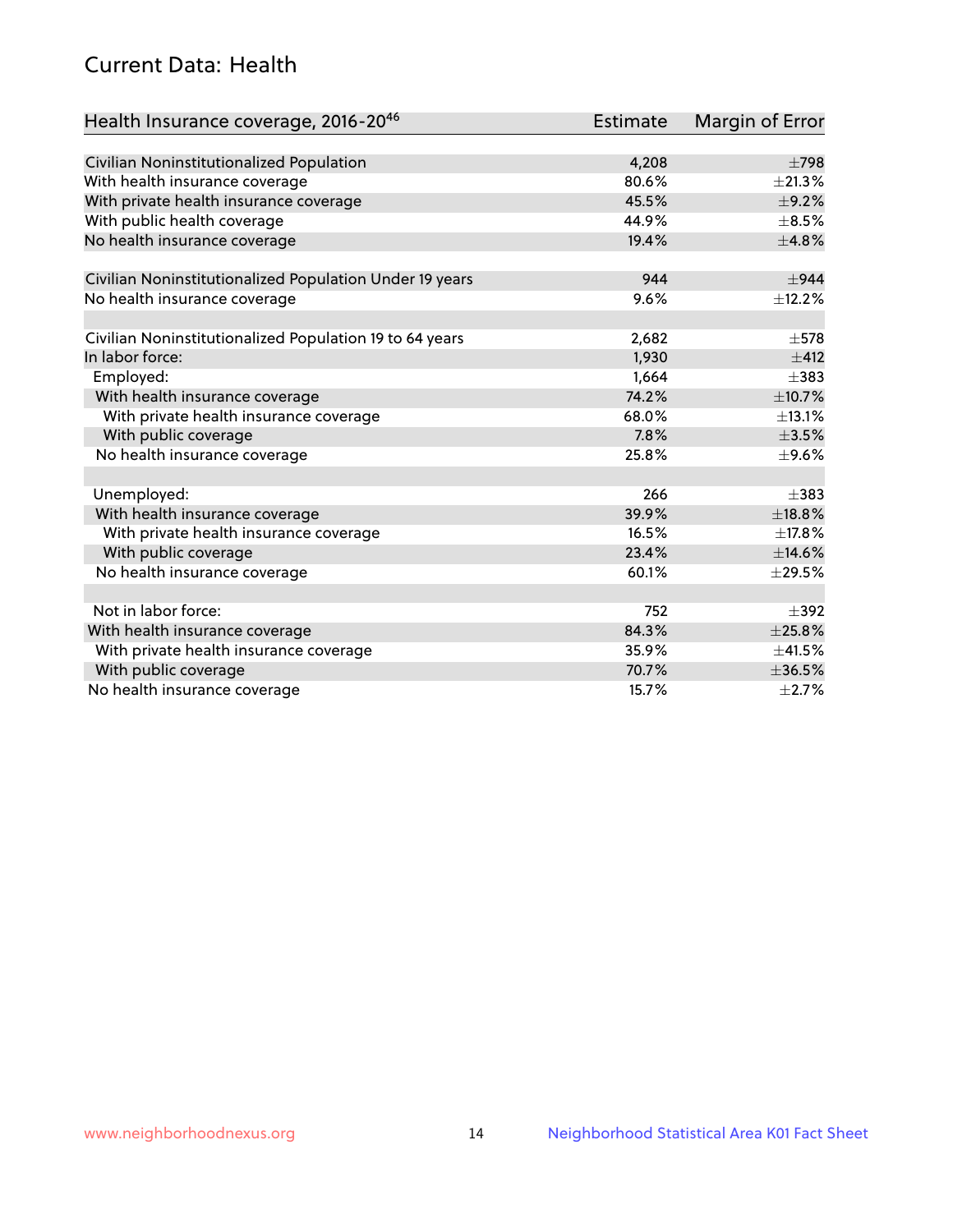#### Notes:

- 1. Source: U.S. Census Bureau, Decennial Census 2000, SF1 tables P8, P12; American Community Survey, tables B01001, B03002
- 2. This category includes Pacific Islanders, Native Americans and Alaska Natives, people who identify as some other race, and those who identify as bi/multi racial.
- 3. Source: U.S. Census Bureau, Decennial Census 2000, SF1 tables P15, P16, P18, P19; American Community Survey, tables B11001, B11005, B11003
- 4. Source: U.S. Census Bureau, Decennial Census 2000, SF3 table P37; American Community Survey, table B15002
- 5. Source: U.S. Census Bureau, Longitudinal Employer-Household Dynamics Residential Area Characteristics, Table JT01 (Primary Jobs); Workplace Area Characteristics, Table JT00 (All Jobs)
- 6. Source: U.S. Census Bureau, Decennial Census 2000, SF3 tables P52, P87; American Community Survey, tables B19001, B17001
- 7. Source: U.S. Census Bureau, Decennial Census 2000, SF1 tables H3, H4; American Community Survey, tables B25002, B25009
- 8. Source: U.S. Census Bureau, Decennial Census 2000, SF3 table H44; American Community Survey, tables B25044
- 9. Source: Atlanta Police Department, COBRA; U.S. Census Bureau, American Community Survey, table B01001
- 10. Source: U.S. Census Bureau, American Community Survey, table B01001
- 11. Source: U.S. Census Bureau, American Community Survey, table B03002
- 12. Source: U.S. Census Bureau, American Community Survey, table B05002
- 13. Source: U.S. Census Bureau, American Community Survey, table B05003
- 14. Source: U.S. Census Bureau, American Community Survey, tables B19001, B19025, B19051, B19061, B19055, B19065, B19059, B19069, B19056, B19066, B19057, B19067, B22001, B19101, B19127
- 15. Source: U.S. Census Bureau, American Community Survey, tables B19201, B19214, B20017, B19313
- 16. Source: U.S. Census Bureau, American Community Survey, table B17010
- 17. Source: U.S. Census Bureau, American Community Survey, tables B17001, B17006, B17021, B17007. Table totals may be lower than the total population, as they are based on the population for whom poverty status is determined.
- 18. Source: U.S. Census Bureau, American Community Survey, B17001H, B17001B, B17001D, B17001I. Table totals may be lower than the total population, as they are based on the population for whom poverty status is determined.
- 19. Source: U.S. Census Bureau, American Community Survey, tables B23001, B23008
- 20. Source: U.S. Census Bureau, American Community Survey, table C24030
- 21. Source: U.S. Census Bureau, American Community Survey, table C24010
- 22. Source: U.S. Census Bureau, American Community Survey, table B24080
- 23. Source: U.S. Census Bureau, Longitudinal Employer-Household Dynamics Origin-Destination Data, Tables JT00 Main and JT00 Aux
- 24. Source: U.S. Census Bureau, Longitudinal Employer-Household Dynamics Origin-Destination Data, Tables JT00 Main and JT00 Aux
- 25. Source: U.S. Census Bureau, Longitudinal Employer-Household Dynamics Origin-Destination Data, Tables JT00 Main and JT00 Aux
- 26. Source: U.S. Census Bureau, Longitudinal Employer-Household Dynamics Origin-Destination Data, Tables JT00 Main and JT00 Aux
- 27. Source: U.S. Census Bureau, American Community Survey, table B14001
- 28. Source: U.S. Census Bureau, American Community Survey, table B15002
- 29. Source: U.S. Census Bureau, American Community Survey, tables B11001, B11003, B11007, B11005, B09019
- 30. Source: U.S. Census Bureau, American Community Survey, tables B25002, B25003, B25004
- 31. Source: U.S. Census Bureau, American Community Survey, table B25024
- 32. Source: U.S. Census Bureau, American Community Survey, table B25034
- 33. Source: U.S. Census Bureau, American Community Survey, tables B25009, B25008, B25003
- 34. Source: U.S. Census Bureau, American Community Survey, table B07003
- 35. Source: U.S. Census Bureau, American Community Survey, table B25075. This value is self-reported and may differ from home values as determined by the County Tax Assessor.
- 36. Source: U.S. Census Bureau, American Community Survey, table B25081
- 37. Source: U.S. Census Bureau, American Community Survey, table B25087
- 38. Source: U.S. Census Bureau, American Community Survey, table B25091
- 39. Excludes units where Selected Monthly Owner Costs as a Percentage of Income cannot be computed.
- 40. Excludes units where Selected Monthly Owner Costs as a Percentage of Income cannot be computed.
- 41. Source: U.S. Census Bureau, American Community Survey, table B25063
- 42. Source: U.S. Census Bureau, American Community Survey, table B25070
- 43. Excludes units where Gross Rent as a Percentage of Income cannot be computed.
- 44. Source: U.S. Census Bureau, American Community Survey, tables B08101, B08013
- 45. Source: U.S. Census Bureau, American Community Survey, table B25044
- 46. Source: U.S. Census Bureau, American Community Survey, tables B18135, B27011

The dagger (†) symbol denotes values that cannot be computed.